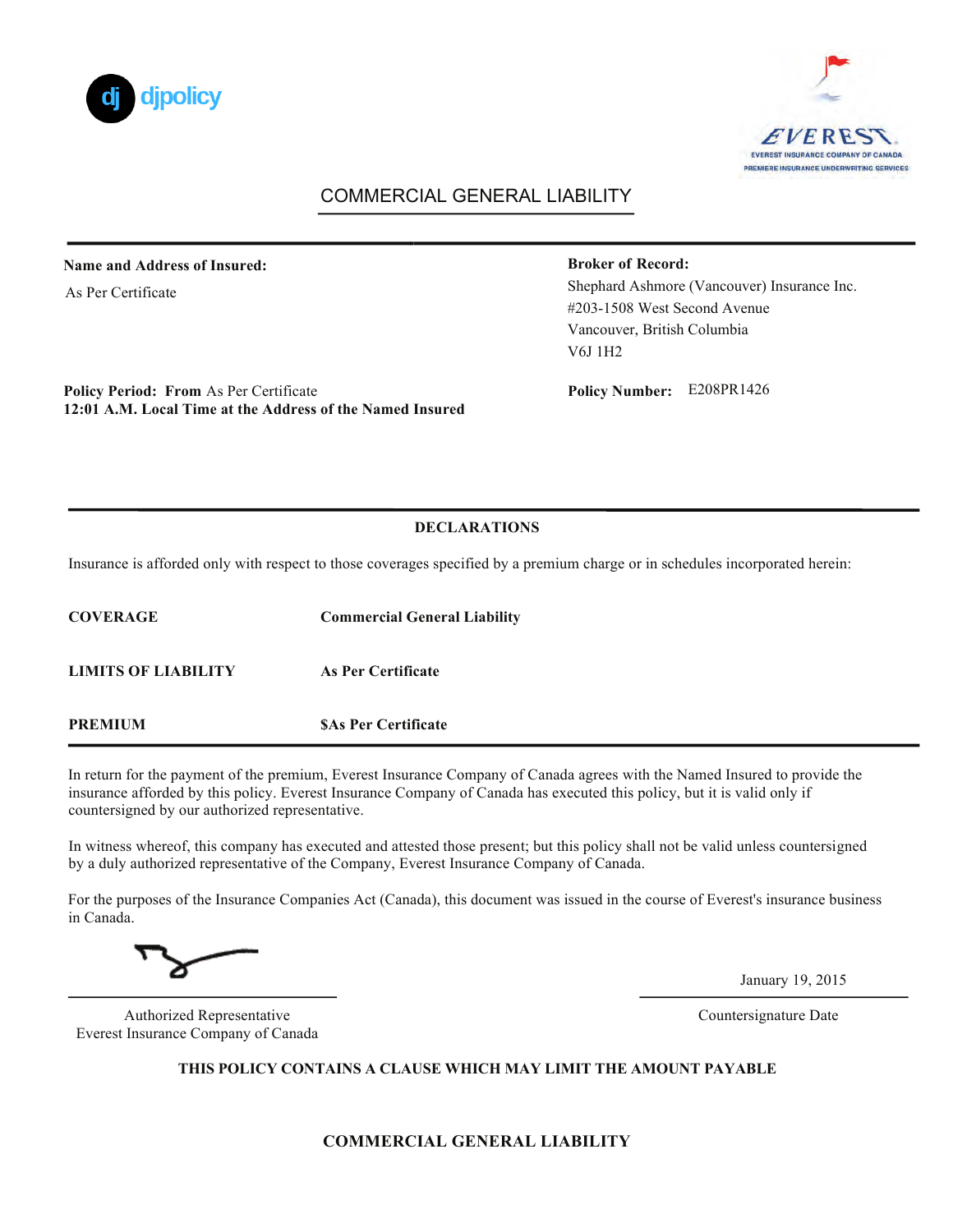### **COMMERCIAL GENERAL LIABILITY DECLARATIONS**

Insurance is provided in accordance with the following information shown below subject to all terms and conditions of the Policy and all forms and endorsements forming a part thereof.

| Limits of Liability:                                                                                     |                                                                                                        |                                          |                                                                                                     |
|----------------------------------------------------------------------------------------------------------|--------------------------------------------------------------------------------------------------------|------------------------------------------|-----------------------------------------------------------------------------------------------------|
| Each Occurrence Limit:<br>Aggregate Limit:<br>Personal and Advertising Injury:<br>Medical Expense Limit: | SAs Per Certificate<br><b>SAs Per Certificate</b><br><b>SAs Per Certificate</b><br>\$2,500<br>\$10,000 | (Any one person)<br>(Any one occurrence) | (With respect to Products-Completed Operations only)<br>(Any one person/organization and aggregate) |
| Tenants' Legal Liability:                                                                                | <b>SAs Per Certificate</b>                                                                             | (Any one premises)                       |                                                                                                     |
| Form of Business:                                                                                        | As Per Certificate                                                                                     |                                          |                                                                                                     |
| <b>Business Description:</b>                                                                             | As Per Certificate                                                                                     |                                          |                                                                                                     |
| Schedule of Deductibles:                                                                                 | Bodily Injury/ Property Damage/ Expense:<br>Tenants' Legal Liability:                                  |                                          | \$500.<br>\$500.                                                                                    |

Schedule of Riders and Endorsements:

| EC LDA1000 (Ed03/14) | <b>General Provisions</b> | Pages 3 to 5  |
|----------------------|---------------------------|---------------|
| EC LSL6030 (Ed02/11) | <b>CGL Policy</b>         | Pages 6 to 34 |
| $CGL-010$            | Incidental Malpractice    | Page 35       |
| $CGL-033$            | Abuse Exclusions          | Page 36       |
| $CGL-047$            | <b>Additional Insured</b> | Page 37 to 38 |
| $CGL-056$            | Limits of Insurance       | Page 39 to 40 |
| <b>CGL-088</b>       | Pyrotechnics & Explosives | Page 41       |

Nothing herein shall be held to vary, waive, alter or extend any of the terms, conditions, agreements or declarations of the undermentioned Policy other than as above stated.

## **ATTACHED TO AND FORMING PART OF POLICY NO:** E208PR1426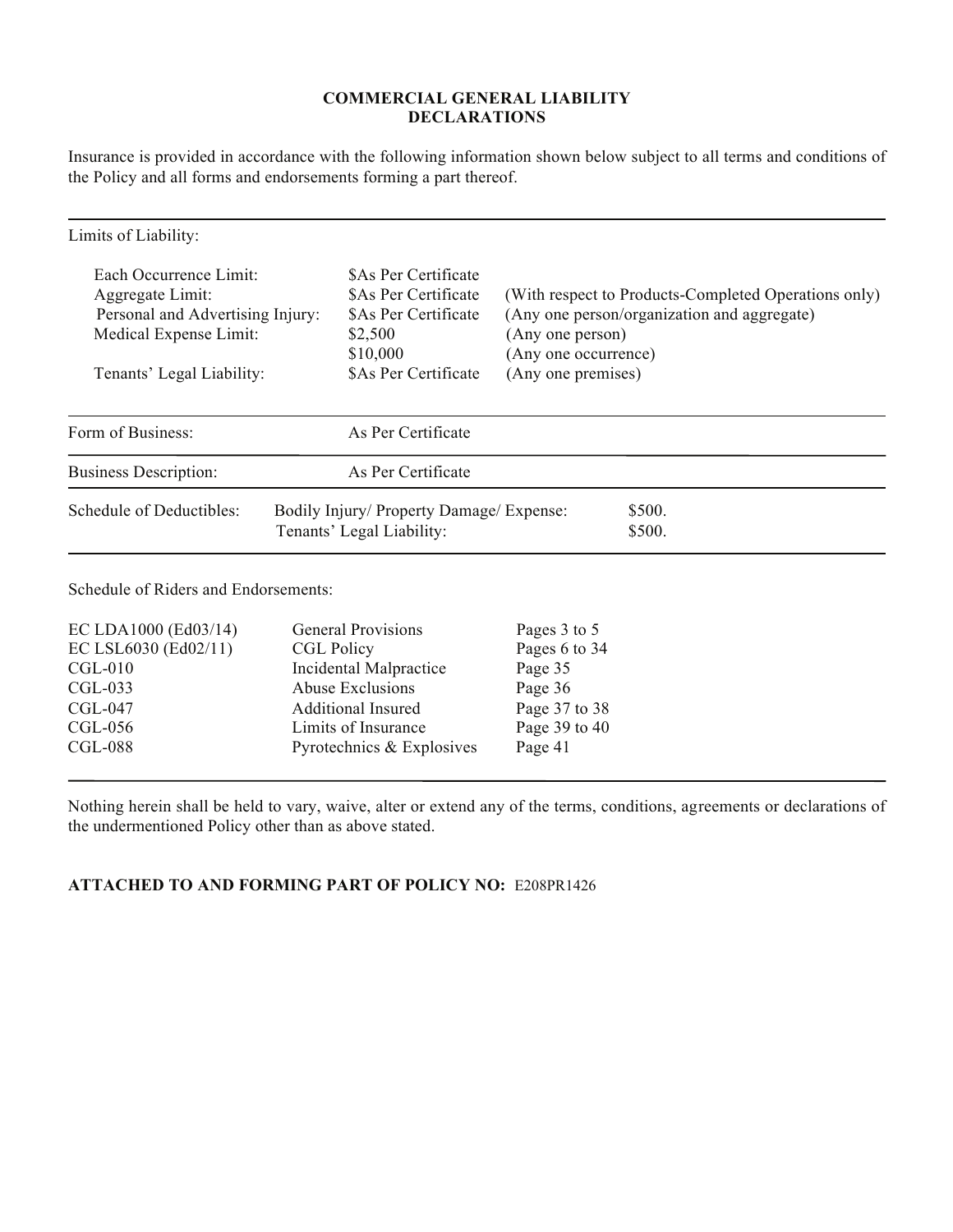## **GENERAL PROVISIONS**

## **1. ASSIGNMENT**

Assignment of this Policy shall not be valid except with the written consent of the Insurer.

## **2. PREMIUM**

The provisional premium stated on the Declaration Page is an estimated premium only. Upon termination of this Policy the earned premium shall be computed in accordance with the Insurer's rules, rates, rating plans, premiums and minimum premiums applicable to this insurance. If the earned premium thus computed exceeds the premium paid, the Insured named on the Declaration Page shall pay the excess to the Insurer; if less, the Insurer shall return to the Insured named on the Declaration Page the unearned portion paid by the Insured.

## **3. INSPECTION AND AUDIT**

The Insurer or its duly appointed representative shall be permitted but not obligated to inspect the property and operations of the Insured named on the Declaration Page at any time. Neither the Insurer's rights to make inspections nor the making thereof nor any report thereon shall constitute an undertaking, on behalf of or for the benefit of the Insured named on the Declaration Page or others, to determine or warrant that such property or operations are safe or healthful, or are in compliance with any law, rule or regulation. The Insurer may examine and audit the books and records of the Insured named on the Declaration Page at any time during the Policy period and extensions thereof and within three years after the final termination of this Policy, as far as they relate to the subject matter of this insurance.

Such inspection or examination shall not waive nor in any manner affect any of the terms or conditions of this Policy.

# **4. WAIVER OF TERM OR CONDITION**

No term or condition of this Policy shall be deemed to be waived by this Insurer in whole or in part unless the waiver is clearly expressed in writing signed by a person authorized for that purpose by the Insurer. Neither the Insurer nor the Insured shall be deemed to have waived any term or condition of this Policy by any act relating to the appraisal of the amount of loss or to the delivery and completion of proofs, or the investigation or adjustment of any claim under this Policy.

(Ed03/14) EC LDA1000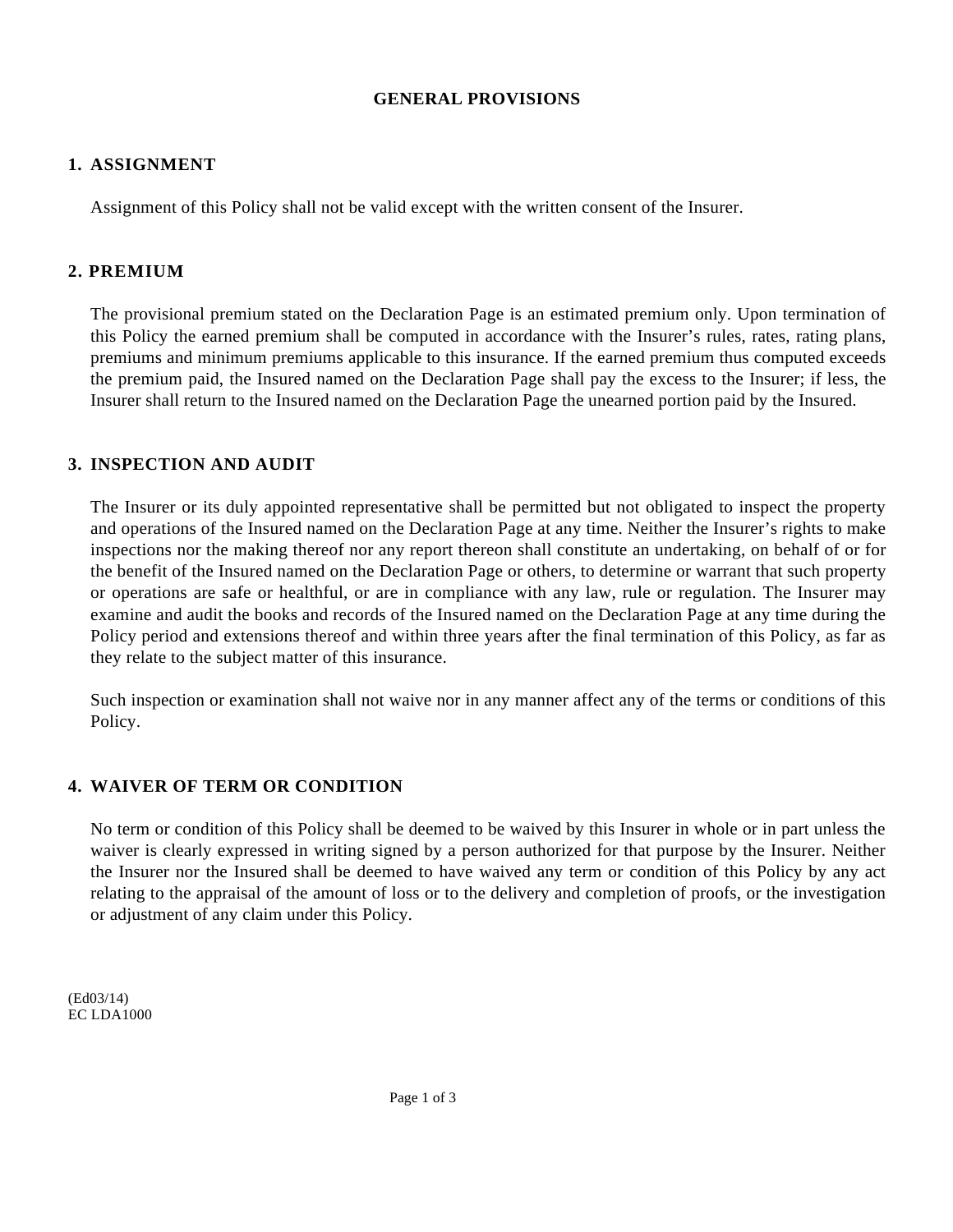### **5. TERMINATION OF INSURANCE**

This contract may be terminated in accordance with Statutory Condition 5 or, if applicable, General Condition 1. (2) of the Civil Code of the Province of Quebec, Title Fifth of Insurance (replaced 1974, Bill 7, s.2) subject to the following modifications:

- a. The Insurer agrees that where notice of termination is not personally delivered and termination is for any reason other than non-payment of premium, the Insurer will not terminate this contract without first giving to the Insured thirty days written notice of termination. The Insurer further agrees that, except in the Province of Quebec, such written notice of termination will be by registered mail addressed to the Insured at the latest post office address as notified to the Insurer.
- b. Except in the Province of Quebec, the thirty days mentioned in subcondition a. of this provision commences to run on the day following receipt of the registered letter at the post office to which it is addressed.
- c. In the Province of Quebec, the thirty days mentioned in subcondition a. of this provision commences to run from the date of receipt of the notice of termination at the Insureds latest known address.

### **6. NOTICE**

Any written notice to the Insurer may be delivered at or sent by registered mail to the agent through whom this Policy was issued or to any branch of the Insurer in Canada. Written notice may be given to the Insured named on the Declaration Page by letter personally delivered to him or by registered letter addressed to him at his last post office address notified to the Insurer; or, except in Quebec, where no address is notified and the address is not known, addressed to him at the post office of the agency, if any, from which the application was received. In this condition, the expression "Registered" shall mean registered in or outside Canada. Notice to the first Insured named on the Declaration page shall constitute notice to all Insureds.

### **7. CONFORMITY WITH STATUTE**

Where the terms of this Policy and forms attached hereto are in conflict with the statutes of the Province in which the property insured is located, such terms are hereby amended to conform to such statutes.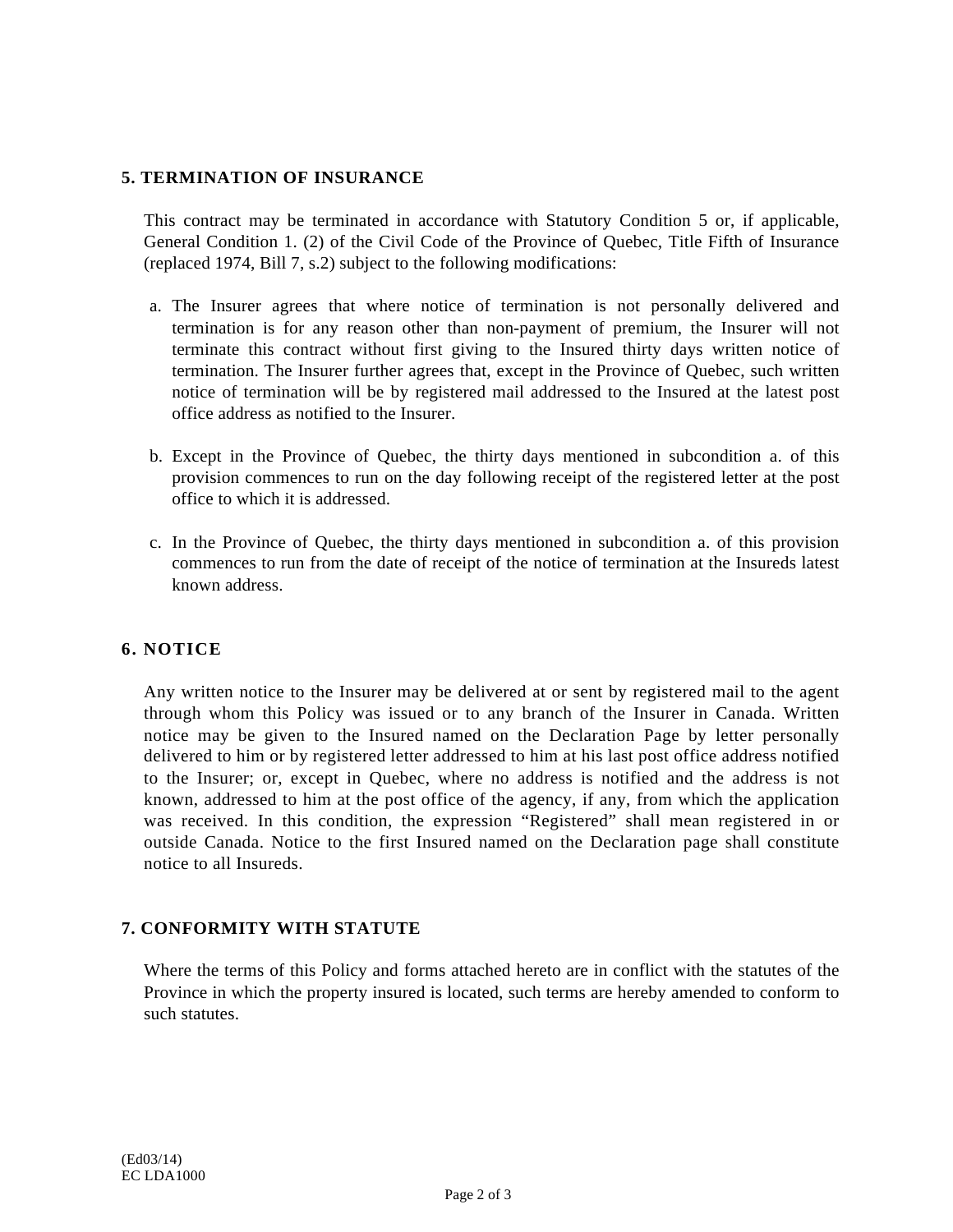### **8. CANADIAN CURRENCY CLAUSE**

All limits of insurance, premiums and other amounts as expressed in this Policy are in Canadian currency.

## **9. LAWS OR REGULATIONS PROHIBITING COVERAGE**

This insurance does not apply to the extent that any law or regulation including, but not limited to, economic or trade sanction prevents the Insurer from paying the claim.

(Ed03/14) EC LDA1000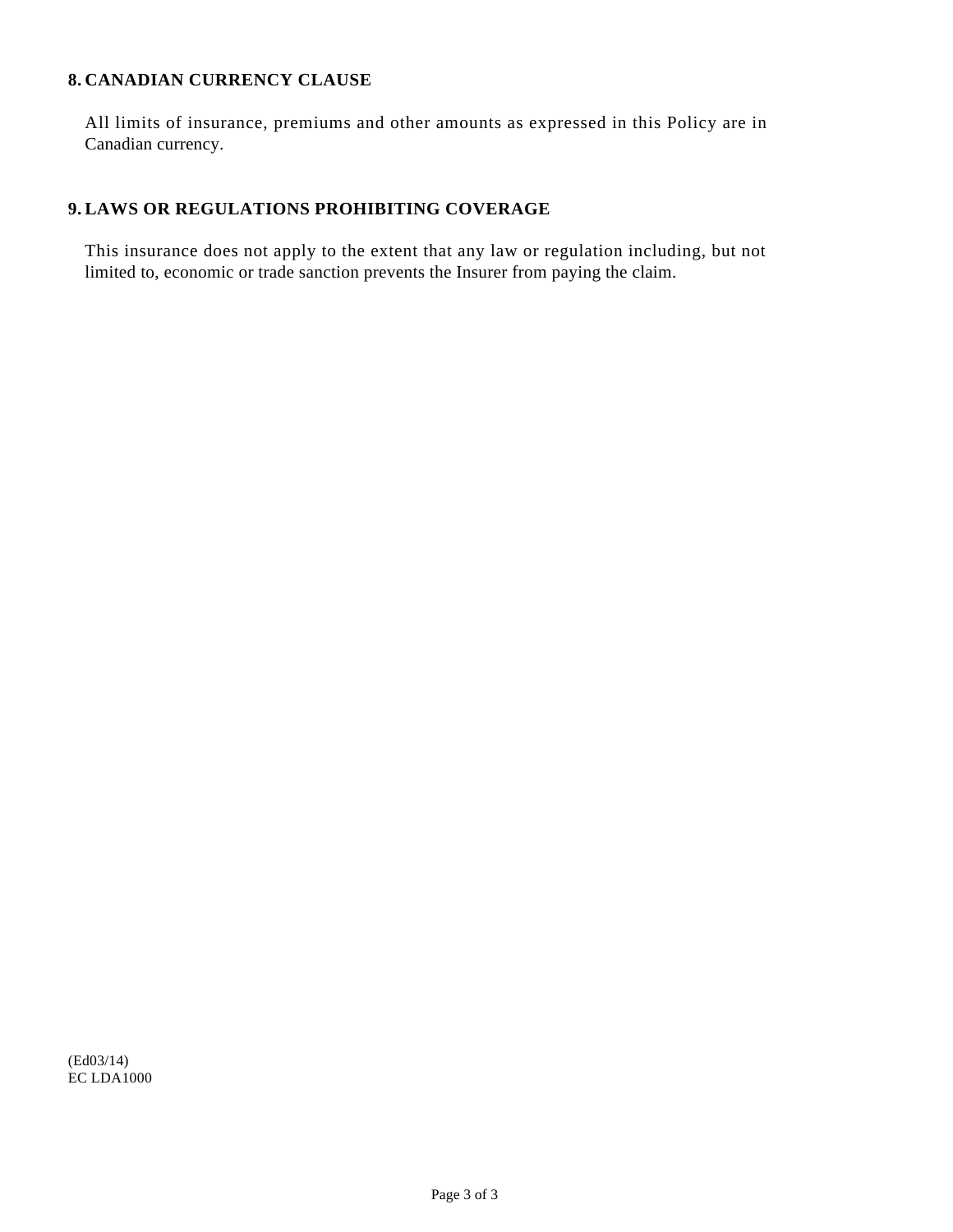# **COMMERCIAL GENERAL LIABILITY POLICY**

# **Various provisions in this policy restrict coverage. Read the entire policy carefully to determine rights, duties and what is and is not covered.**

The word "Insured" means any person or organization qualifying as such under Part II – WHO IS AN INSURED.

Other words and phrases that appear in quotation marks have special meaning and are defined in Part V - Definitions.

In return for the payment of the premium, and subject to all the terms of this policy, the Insurer agrees with the Named Insured to provide insurance as stated in this policy.

# **Part I – COVERAGES**

# **COVERAGE A. BODILY INJURY and PROPERTY DAMAGE LIABILITY**

## **1. Insuring Agreement**

- a. The Insurer will pay those sums that the Insured becomes legally obligated to pay as "compensatory damages" because of "bodily injury" or "property damage" to which this insurance applies. No other obligation or liability to pay sums or perform acts or services is covered unless explicitly provided for under SUPPLEMENTARY PAYMENTS - COVERAGES A, B and D. This insurance applies only to "bodily injury" and "property damage" which occurs during the policy period. The "bodily injury" or "property damage" must be caused by an "occurrence". The "occurrence" must take place in the "coverage territory". The Insurer will have the right and duty to defend an "action" seeking those damages. But:
	- 1) The amount the Insurer will pay for "compensatory damages" is limited as described in Part III LIMITS OF INSURANCE;
	- 2) The Insurer may investigate and settle any claim or "action" at the Insurer's discretion; and
	- 3) The Insurer's right and duty to defend ends when the Insurer has used up the applicable limit of insurance in the payment of judgements or settlements under Coverages A, B or D or medical expenses under Coverage C.
- b. "Compensatory damages" because of "bodily injury" include damages claimed by any person or organization for care, loss of services or death resulting at any time from the "bodily injury".
- c. "Property damage" that is loss of use of tangible property that is not physically injured shall be deemed to occur at the time of the "occurrence" that caused it.
- d. "Bodily injury" or "property damage" will be deemed to have been known to have occurred at the earliest time when any insured listed under Paragraph 1. of SECTION II – WHO IS AN INSURED or any "employee" authorized by the Named Insured to give or receive notice of an "occurrence" or claim: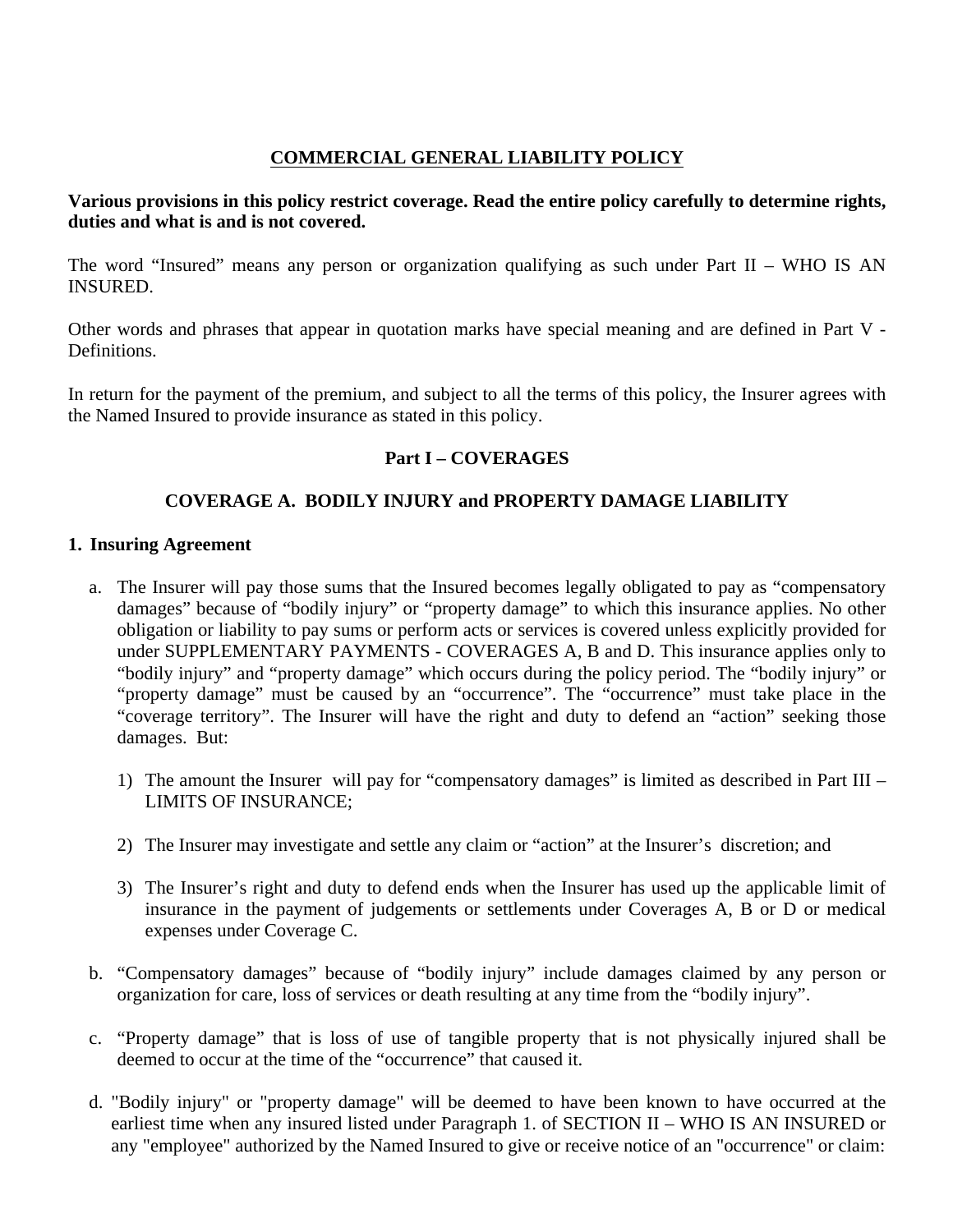- 1) Reports all, or any part, of the "bodily injury" or "property damage" to the Insurer or any other insurer;
- 2) Receives a written or verbal demand or claim for "compensatory damages" because of the "bodily injury" or "property damage"; or
- 3) Becomes aware by any other means that "bodily injury" or "property damage" has occurred or has begun to occur.
- e. "Compensatory damages" because of "bodily injury" include "compensatory damages" claimed by any person or organization for care, loss of services or death resulting at any time from the "bodily injury".

## **2. Exclusions**

This insurance does not apply to:

- a. "Bodily injury" or "property damage" expected or intended from the standpoint of the Insured. This exclusion does not apply to "bodily injury" resulting from the use of reasonable force to protect persons or property.
- b. "Bodily injury" or "property damage" for which the Insured is obligated to pay "compensatory damages" by reason of the assumption of liability in a contract or agreement. This exclusion does not apply to liability for "compensatory damages":
	- 1) That the Insured would have in the absence of the contract or agreement; or
	- 2) Assumed in a contract or agreement that is an "insured contract", provided that the "bodily injury" or "property damage" occurs subsequent to the execution of the contract or agreement. Solely for the purposes of liability assumed in an "insured contract", reasonable legal fees and necessary litigation expenses incurred by or for a party other than an Insured are deemed to be "compensatory damages" because of "bodily injury" or "property damage", provided:
		- a) Liability to such party for, or at the cost of, that party's defence has also been assumed in the same "insured contract"; and
		- b) Such legal fees and litigation expenses are for defence of that party against a civil or alternative dispute resolution proceeding in which "compensatory damages" to which this insurance applies are alleged.
- c. Any obligation of the Insured under a workers' compensation, disability benefits or unemployment compensation law or any similar law.
- d. "Bodily injury" to
	- 1) An "employee" of the Insured arising out of and in the course of:
		- a) Employment by the Insured; or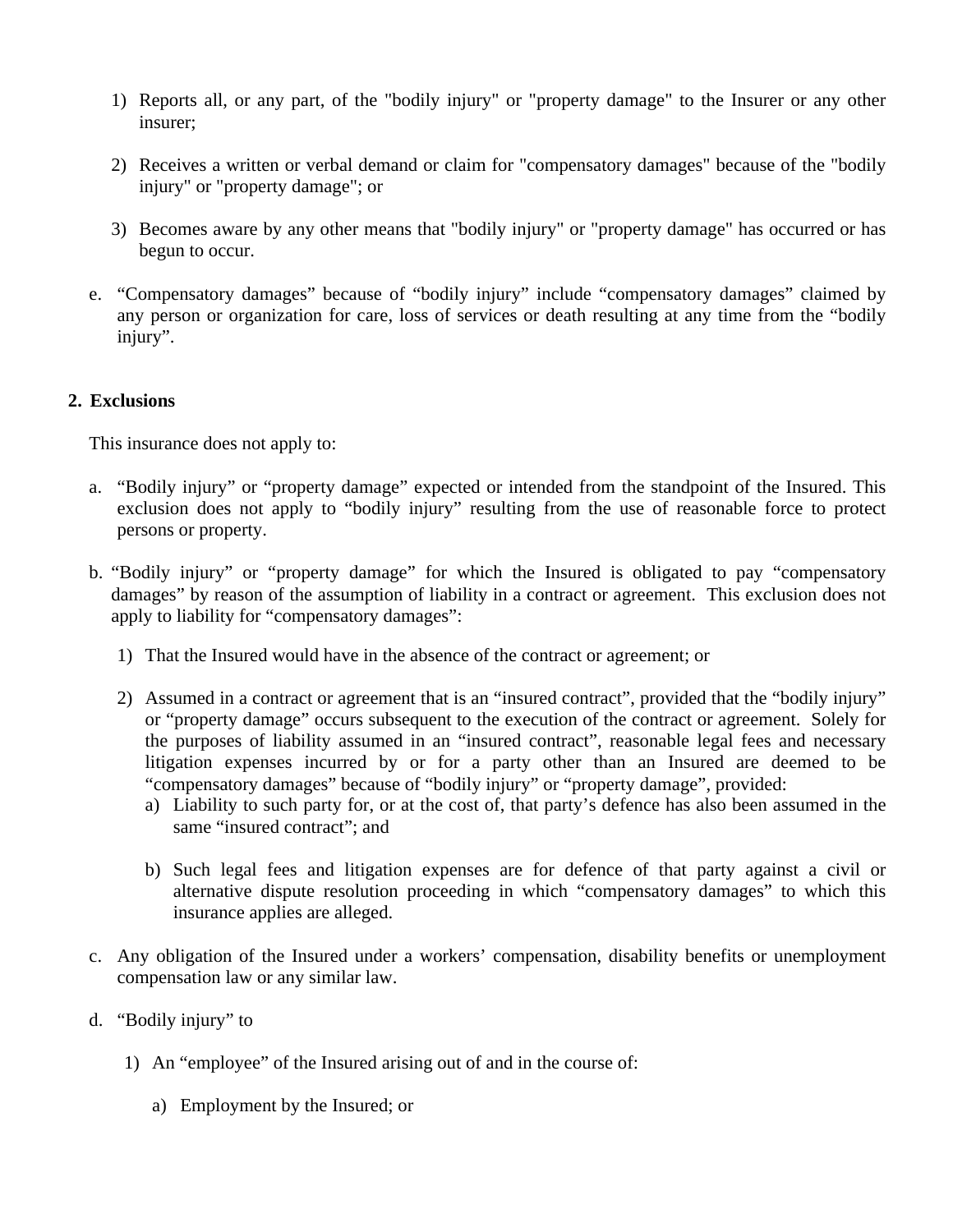- b) Performing duties related to the conduct of the Insured's business; or
- 2) The spouse, child, parent, brother or sister of that "employee" as a consequence of paragraph 2.d.1) above.

This exclusion applies:

- i) Whether the Insured may be liable as an employer or in any other capacity; and
- ii) To any obligation to share "compensatory damages" with or repay someone else who must pay damages because of the injury.

This exclusion does not apply:

- a) To liability assumed by the Insured under an "Insured contract"; or
- b) To employees on whose behalf contributions are made by or required to be made by the Insured under the provisions of any workers' compensation law.
- e. "Bodily injury" or "property damage" arising directly or indirectly, in whole or in part, out of the ownership, maintenance, use or entrustment to others of any "automobile" owned or operated by or on behalf of or rented or loaned to any insured. Use includes operation and "loading or unloading". This exclusion applies regardless of any other contributing or aggravating cause or event that contributes concurrently or in any sequence to the "bodily injury" or "property damage".

This exclusion applies to any motorized snow vehicle or its trailers and any vehicle while being used in any speed or demolition contest or in any stunting activity or in practice or preparation for any such contest or activity.

This exclusion applies even if the claims against any insured allege negligence or other wrongdoing in the supervision, hiring, employment, training or monitoring of others by that insured, if the "occurrence" which caused the "bodily injury" or "property damage" involved the ownership, maintenance, use or entrustment to others of any "automobile" that is owned or operated by or rented or loaned to any insured.

This exclusion does not apply to:

- (1) "Bodily injury" to an "employee" of the insured on whose behalf contributions are made by or required to be made by the insured under the provisions of any Canadian provincial or territorial workers' compensation law.
- (2) "Bodily injury" or "property damage" arising out of a defective condition in, or improper maintenance of, any "automobile" owned by the Insured while leased to others for a period of 30 days or more provided the lessee is obligated under contract to ensure that the "automobile" is insured.
- (3) The ownership, use or operation of machinery, apparatus or equipment mounted on or attached to any vehicle while at the site of the use or operation of such equipment, but this exception does not apply when such equipment is used for the purpose of "loading or unloading".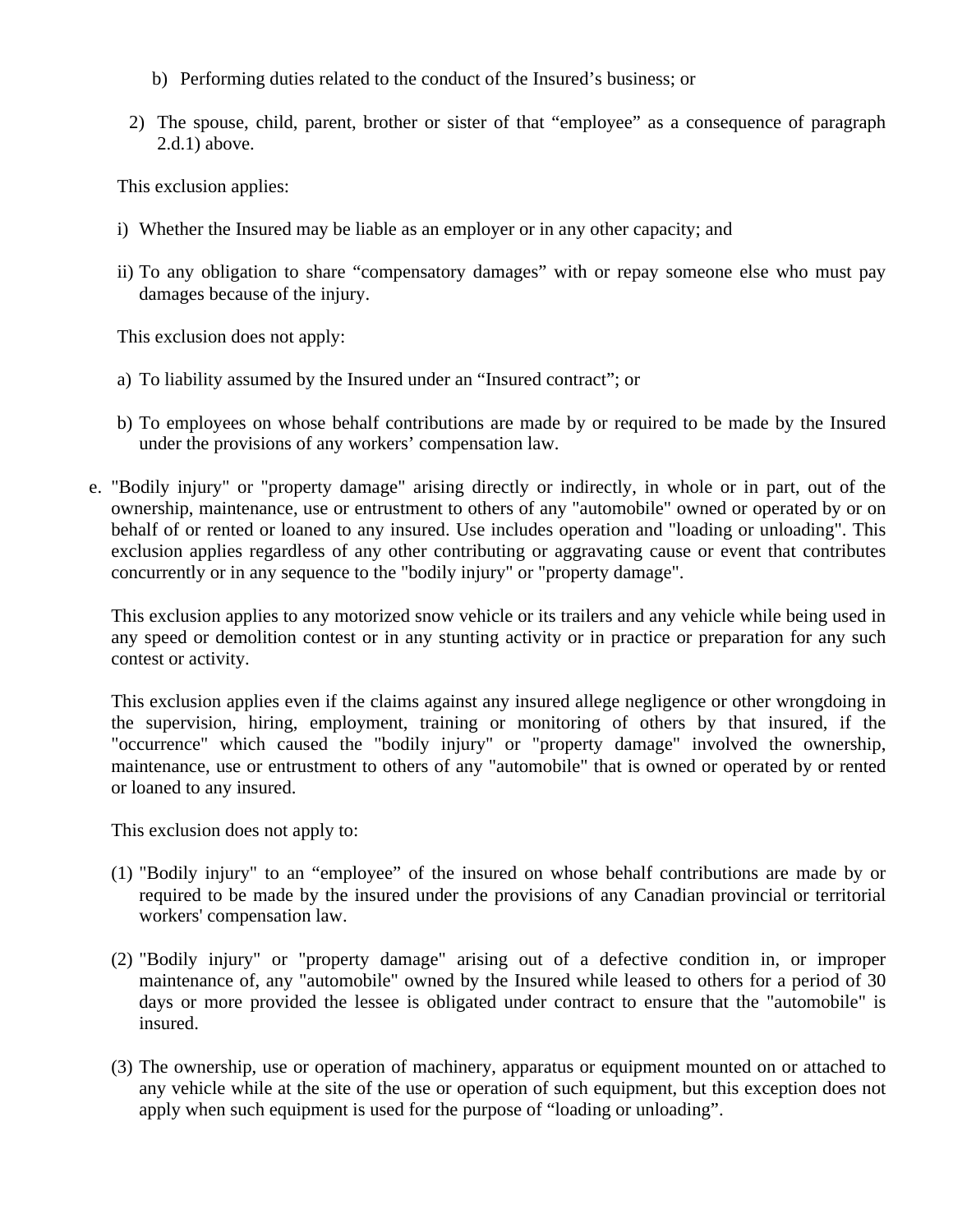- f. "Bodily injury" or "property damage" arising out of the ownership, maintenance, use, operation, "loading or unloading", or entrustment to others, by or on behalf of any Insured of:
	- 1) Any "aircraft", air cushion vehicle or watercraft owned or operated by or rented or loaned to any Insured; or
	- 2) Any premises for the purpose of an airport or "aircraft" landing area and all operations necessary or incidental thereto.

This exclusion applies even if the claims against any insured allege negligence or other wrongdoing in the supervision, hiring, employment, training or monitoring of others by that insured, if the "occurrence" which caused the "bodily injury" or "property damage" involved the ownership, maintenance, use or entrustment to others of any "aircraft" or watercraft that is owned or operated by or rented or loaned to any insured.

This exclusion does not apply to:

- 1) A watercraft while ashore on premises the Named Insured owns or rents;
- 2) A watercraft that the Named Insured does not own that is:
	- a) Less than 8 metres long; and
	- b) Not being used to carry persons or property for a charge; or
- 3) "Bodily injury" to an employee of the Insured on whose behalf contributions are made by or required to be made by the Insured under the provisions of any workers compensation law.
- g. "Property damage" to:
	- 1) Property owned or occupied by, or rented or loaned to, any Insured;
	- 2) Premises any Insured sells, gives away or abandons, if the "property damage" arises out of any part of those premises;
	- 3) Property in the care, custody or control of any Insured;
	- 4) That particular part of real property on which any Insured or any contractor or subcontractor working directly or indirectly on any Insured's behalf is performing operations, if the "property damage" arises out of those operations; or
	- 5) That particular part of any property that must be restored, repaired or replaced because "the Named Insured's work" was incorrectly performed on it.

Paragraph 2) of this exclusion does not apply if the premises are "the Named Insured's work" and were never occupied, rented or held for rental by the Insured.

Paragraph 3), 4), and 5) of this exclusion do not apply to liability assumed under a sidetrack agreement.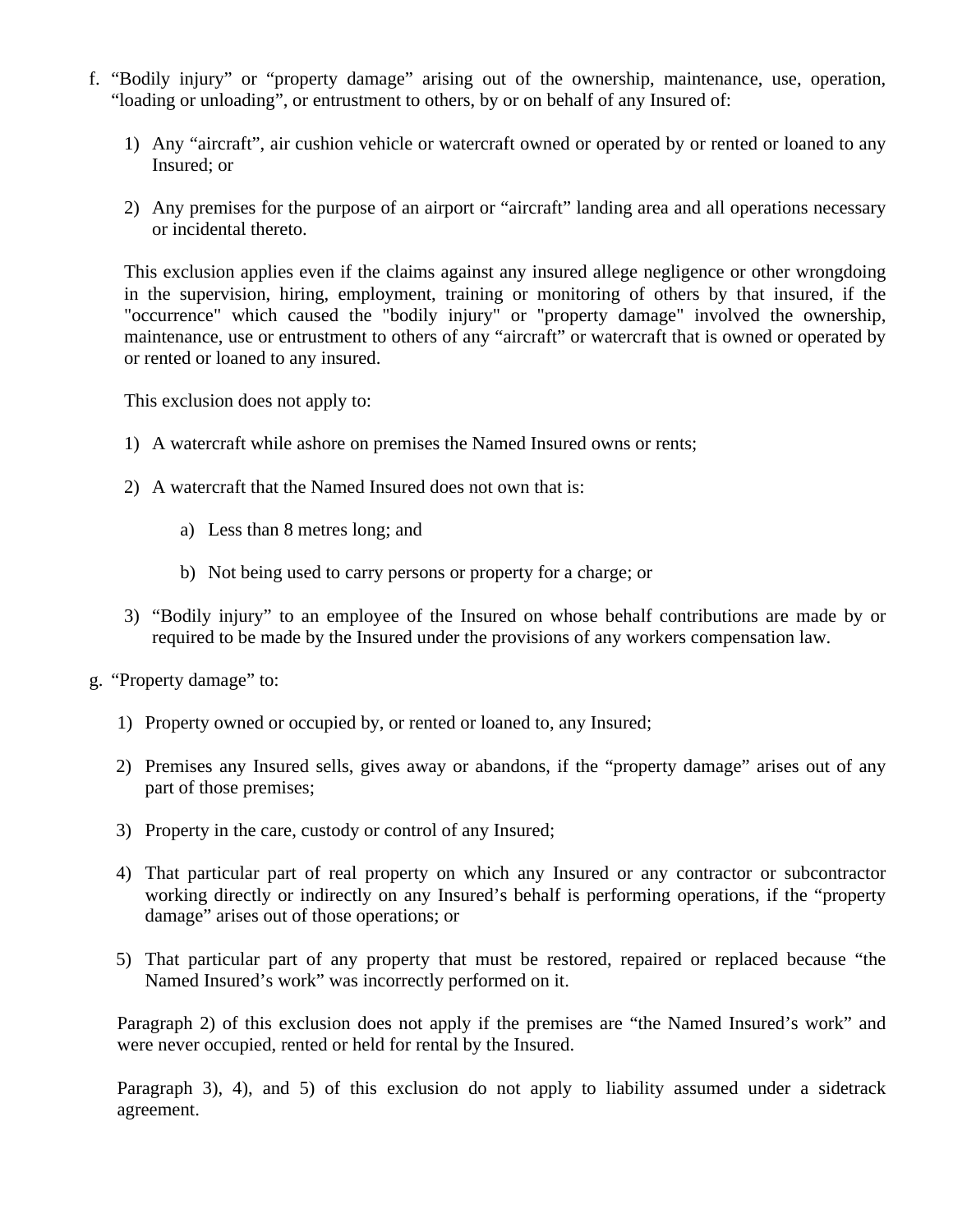Paragraph 5) of this exclusion does not apply to "property damage" included in the "productscompleted operations hazard".

- h. "Property damage" to "the Named Insured's product" arising out of such products or any part of such products.
- i. "Property damage" to "the Named Insured's work" arising out of it or any part of it and included in the "products-completed operations hazard".

This exclusion does not apply if the damaged work or the work out of which the damage arises was performed on the Insured's behalf by a subcontractor.

- j. "Property damage" to "impaired property" or property that has not been physically injured, arising out of:
	- 1) A defect, deficiency, inadequacy or dangerous condition in "the Named Insured's product" or "the Named Insured's work"; or
	- 2) A delay or failure by any Insured or anyone acting on any Insured's behalf to perform a contract or agreement in accordance with its terms.

This exclusion does not apply to the loss of use of other property arising out of sudden and accidental physical injury to "the Named Insured's product" or "the Named Insured's work" after it has been put to its intended use.

- k. "Compensatory damages" claimed for any loss, cost or expense incurred by any Insured or others for the loss of use, withdrawal, recall, inspection, repair, replacement, adjustment, removal or disposal of:
	- 1) "The Named Insured's product";
	- 2) "The Named Insured's work"; or
	- 3) "Impaired property";

if such product, work, or property is withdrawn or recalled from the market or from use by any person or organization because of a known or suspected defect, deficiency, inadequacy or dangerous condition in it.

- l. "Property damage" arising out of:
	- 1) The use of explosives for blasting, unless used in conjunction with film production; or
	- 2) Vibration from pile driving or caisson work, unless used in conjunction with film production; or
	- 3) The removal or weakening of support of any property, building or land whether such support be natural or otherwise, unless used in conjunction with film production.

This exclusion does not apply: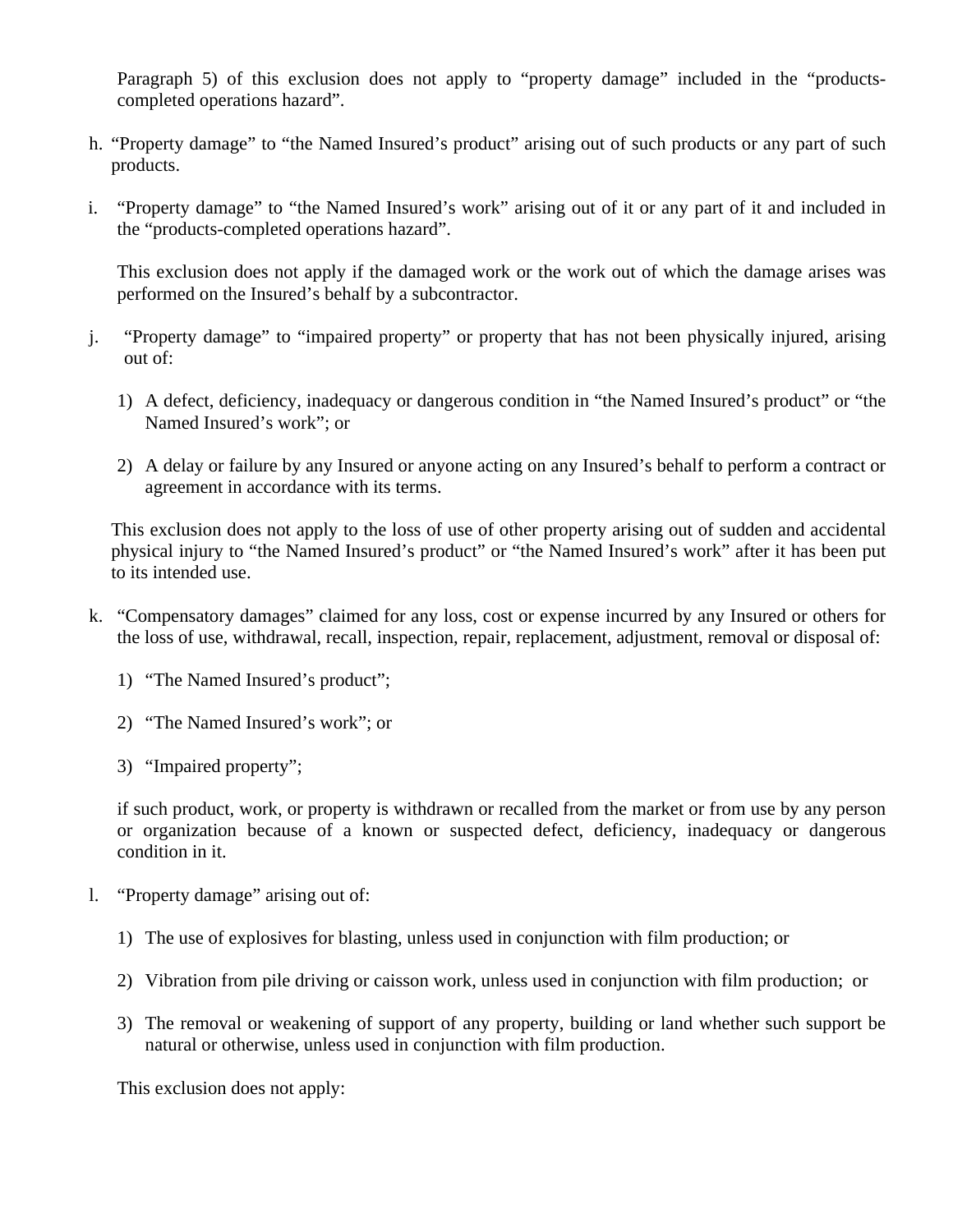- 1) To "property damage" arising out of work performed on the Named Insured's behalf by any contractor or subcontractor; or
- 2) To "property damage" included within the "products-completed operations hazard".
- m. Liability for:
	- 1) Erasure, destruction, corruption, misappropriation, misinterpretation of "data"; or
	- 2) Erroneously creating, amending, entering, deleting or using "data",

and any loss of use arising therefrom.

- n. "Bodily injury" arising out of "personal and advertising injury".
- o. Asbestos See Common Exclusions.
- p. Fungi and Fungal Derivatives See Common Exclusions.
- q. Nuclear Liability See Common Exclusions.
- r. Pollution See Common Exclusions.
- s. Professional Liability See Common Exclusions.
- t. Terrorism See Common Exclusions.
- u. War Risks See Common Exclusions.

# **COVERAGE B. PERSONAL and ADVERTISING INJURY LIABILITY**

# **1. Insuring Agreement**

- a. The Insurer will pay those sums that the Insured becomes legally obligated to pay as "compensatory damages" because of "personal and advertising injury" to which this insurance applies. The Insurer will have the right and duty to defend any "action" seeking those "compensatory damages". The Insurer will have no duty to defend any Insured against any "action" seeking "compensatory damages" for "personal and advertising injury" to which this insurance does not apply. The Insurer may, at its discretion, investigate any offense and settle any claim or "action" that may result. But:
	- 1) The amount the Insurer will pay for "compensatory damages" is limited as described in Part III LIMITS OF INSURANCE;
	- 2) The Insurer may investigate and settle any claim or "action" at the Insurer's discretion; and
	- 3) The Insurer's right and duty to defend ends when the Insurer has used up the applicable limit of insurance in the payment of judgements or settlements under Coverages A, B or D or medical expenses under Coverage C.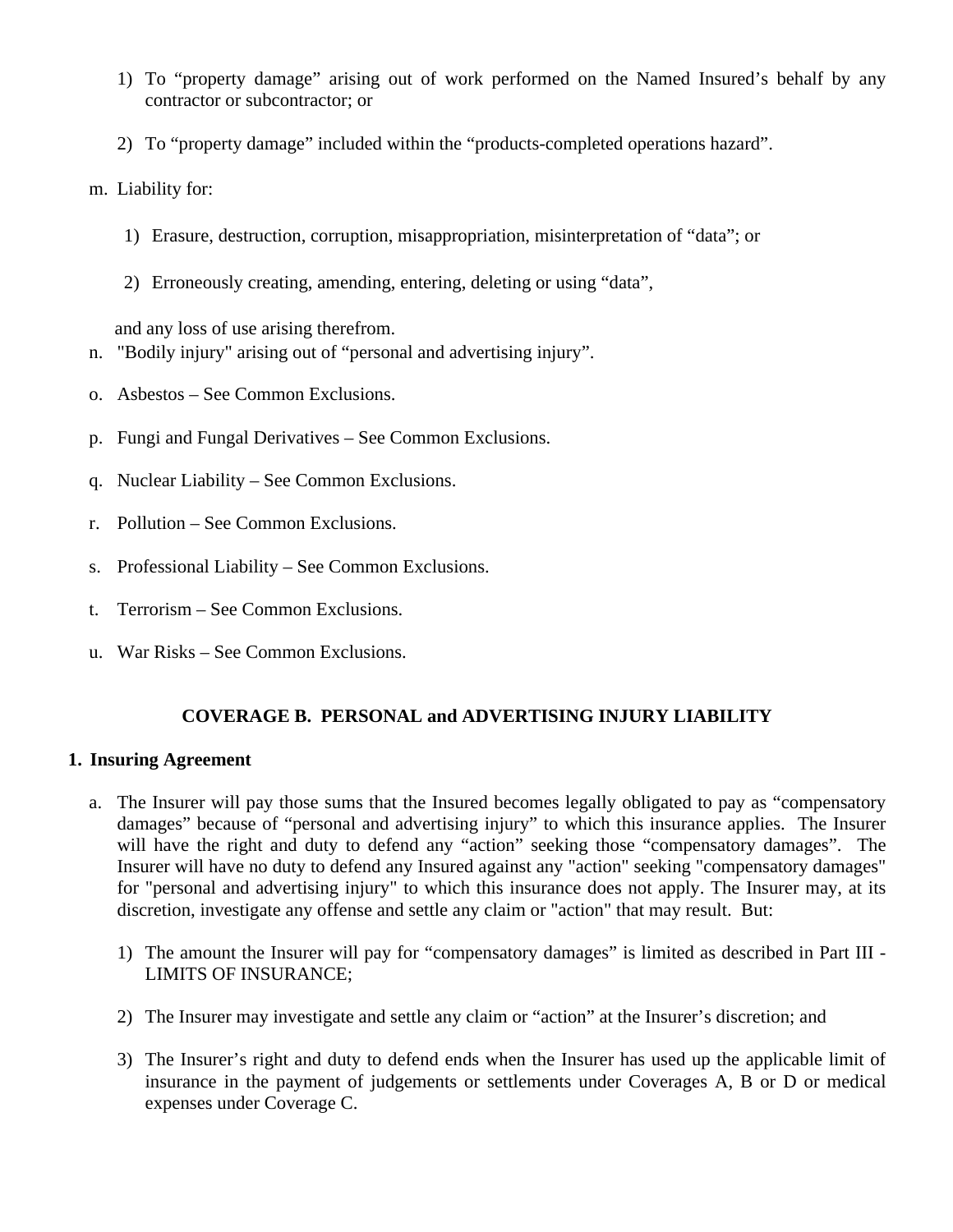No other obligation to pay sums or perform acts or service is covered unless explicitly provided for under SUPPLEMENTARY PAYMENTS – COVERAGES A, B and D.

b. This insurance applies to "personal and advertising injury" caused by an offence arising out of the Named Insured's business but only if the offence was committed in the "coverage territory" during the policy period.

# **2. Exclusions**

This insurance does not apply to:

- a. "Personal and advertising injury":
	- 1) Caused by or at the direction of the Insured with the knowledge that the act would violate the rights of another and would inflict "personal and advertising injury";
	- 2) Arising out of oral or written publication of material, if done by or at the direction of the Insured with knowledge of its falsity;
	- 3) Arising out of oral or written publication of material whose first publication took place before the beginning of the policy period;
	- 4) Arising out of a criminal act committed by or with the consent of the Insured;
	- 5) For which the Insured has assumed liability in a contract or agreement. This exclusion does not apply to liability for "compensatory damages" that the Insured would have in the absence of the contract or agreement.
	- 6) Arising out of breach of contract, except an implied contract to use another's advertising idea in the Named Insured's "advertisement";
	- 7) Arising out of the failure of goods, products or services to conform with any statement of quality or performance made in the Named Insured's "advertisement";
	- 8) Arising out of the wrong description of the price of goods, products or services stated in the Named Insured's "advertisement";
	- 9) An offense committed by an Insured whose business is advertising, broadcasting, publishing or telecasting;
	- 10) Arising out of an electronic chatroom or bulletin board that any Insured hosts, owns, or over which any Insured exercises control;
	- 11) Arising out of the infringement of copyright, patent, trademark, trade secret or other intellectual property rights. However, this exclusion does not apply to infringement, in the Named Insured's "advertisement" of copyright, trade dress or slogan; or
	- 12) Arising out of the unauthorised use of another's name or product in the Named Insured's e-mail address, domain name or metatag, or any other similar tactics to mislead another's potential customers.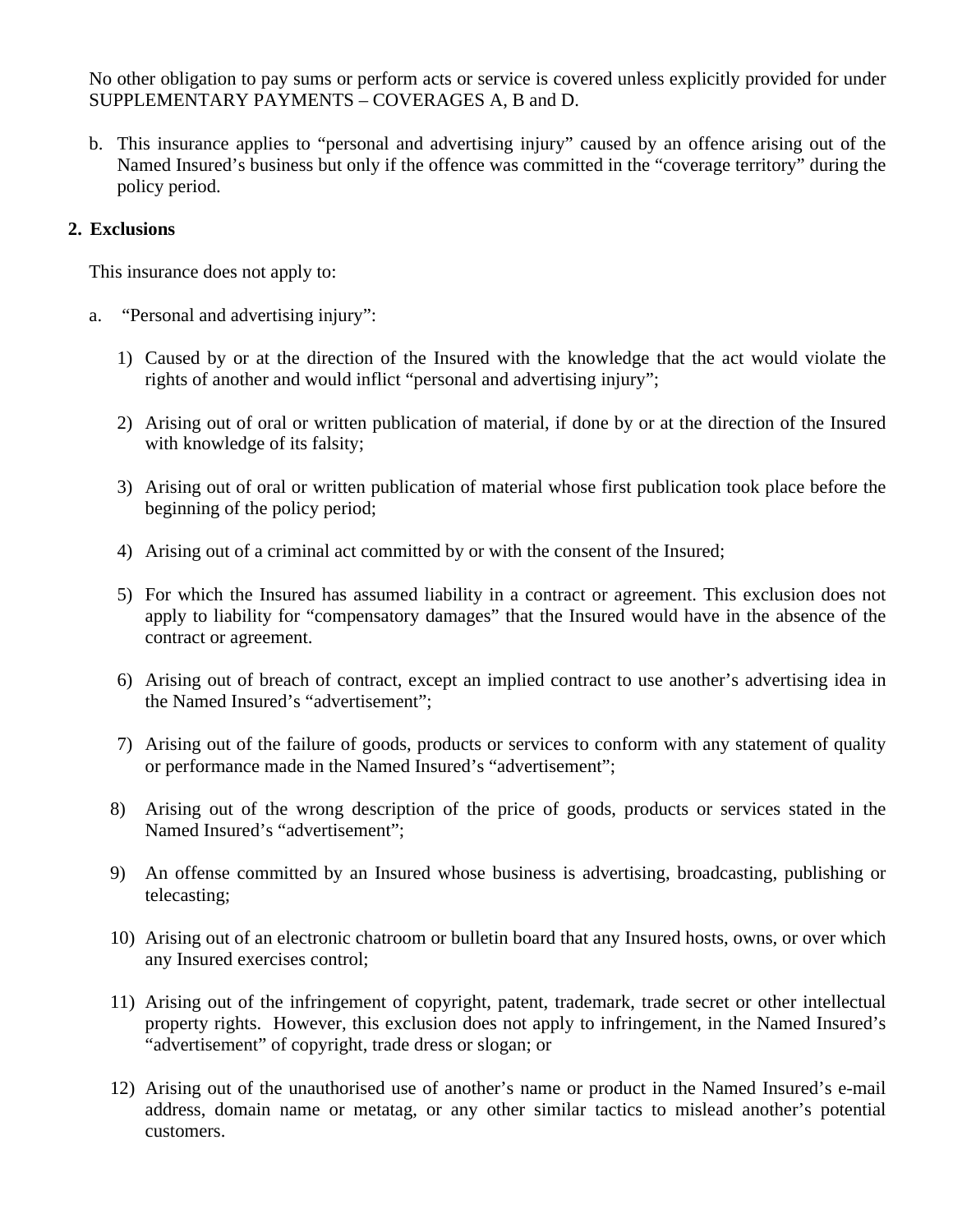- b. Asbestos See Common Exclusions.
- c. Fungi and Fungal Derivatives See Common Exclusions.
- d. Nuclear Liability See Common Exclusions.
- e. Pollution See Common Exclusions.
- f. Professional Liability See Common Exclusions.
- g. Terrorism See Common Exclusions.
- h. War Risks See Common Exclusions.

## **COVERAGE C. MEDICAL PAYMENTS**

### **1. Insuring Agreement**

- a. The Insurer will pay medical expenses as described below for "bodily injury" caused by an accident:
	- 1) On premises the Named Insured owns or rents;
	- 2) On ways next to premises the Named Insured owns or rents; or
	- 3) Because of the Named Insured's operations;

provided that:

- 1) The accident takes place in the "coverage territory" and during the policy period;
- 2) The expenses are incurred and reported to the Insurer within one year of the date of the accident; and
- 3) The injured person submits to examination, at the Insurer's expense, by physicians of the Insurer's choice as often as the Insurer reasonably requires.
- b. The Insurer will make these payments regardless of fault. These payments will not exceed the applicable limit of insurance. The Insurer will pay reasonable expenses for:
	- 1) First aid at the time of an accident;
	- 2) Necessary medical, surgical, x-ray and dental services, including prosthetic devices; and
	- 3) Necessary ambulance, hospital, professional nursing and funeral services.

### **2. Exclusions**

The Insurer will not pay expenses for "bodily injury":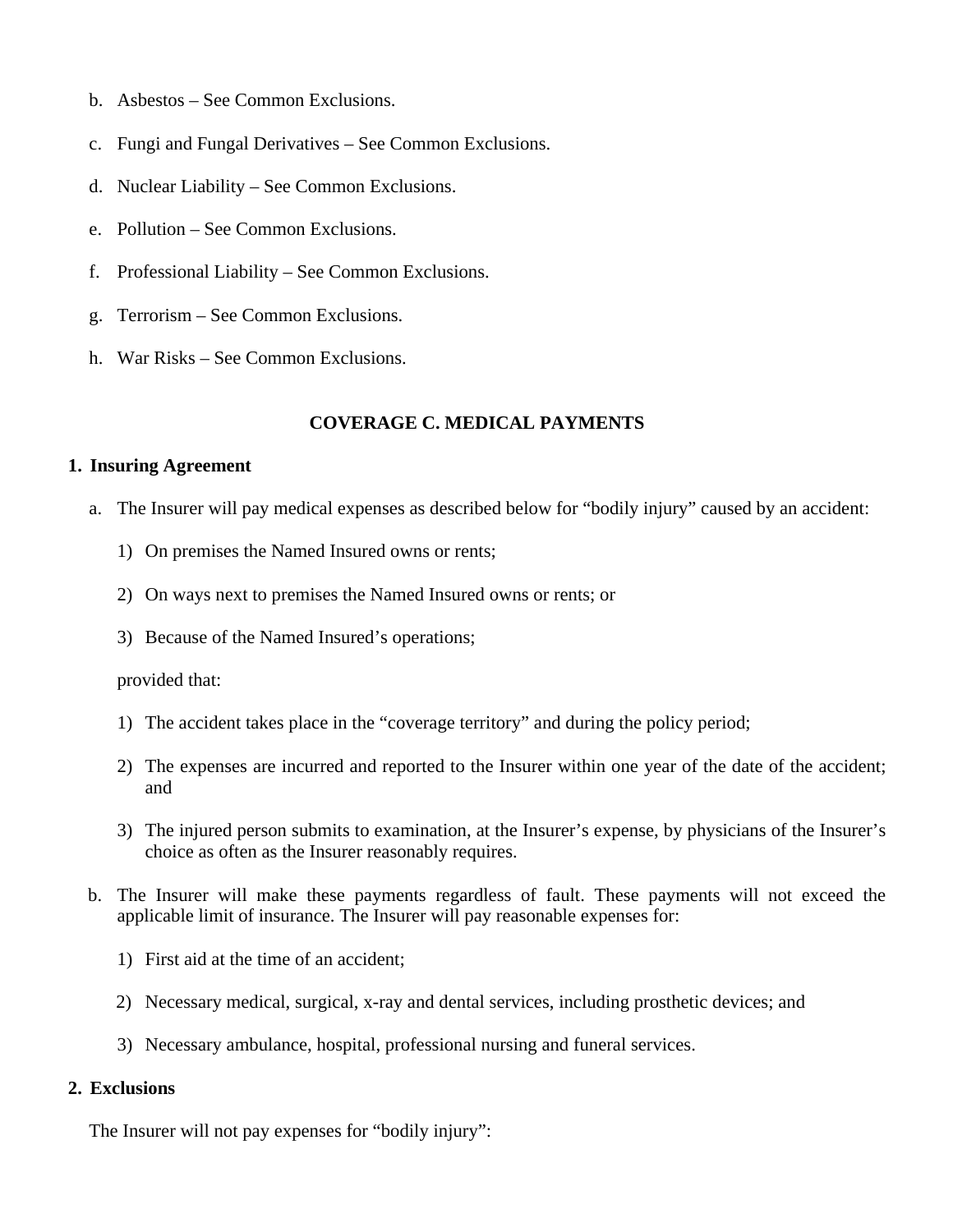- a. To any Insured, except "volunteer workers";
- b. To a person hired to do work for or on behalf of any Insured or a tenant of any Insured;
- c. To a person injured on that part of premises the Named Insured owns or rents that the person normally occupies;
- d. To a person, whether or not an employee of any Insured, who at the time of injury is entitled to benefits under any workers' compensation or disability benefits law or a similar law;
- e. To a person injured while practicing, instructing or participating in any physical exercises or games, sports or athletic contests;
- f. The payment of which is prohibited by law;
- g. Included within the "products-completed operations hazard"; or
- h. Excluded under Coverage A.

# **COVERAGE D. TENANTS' LEGAL LIABILITY**

### **1. Insuring Agreement**

The Insurer will pay those sums that the Insured becomes legally obligated to pay as "compensatory damages" because of "property damage" to which this insurance applies. No other obligation or liability to pay sums or perform acts or services is covered unless explicitly provided for under SUPPLEMENTARY PAYMENTS - COVERAGES A, B, and D. This insurance applies only to "property damage" to premises owned or rented to the Named Insured, or occupied by the Named Insured. This insurance applies only to "property damage" which occurs during the policy period. The "property damage" must be caused by an "occurrence". The "occurrence" must take place in the "coverage territory". The Insurer will have the right and duty to defend any "action" seeking those "compensatory damages" but:

- a. The amount the Insurer will pay for "compensatory damages" is limited as described in Part III LIMITS OF INSURANCE;
- b. The Insurer may investigate and settle any claim or "action" at the Insurer's discretion; and
- c. The Insurer's right and duty to defend ends when the Insurer has used up the applicable limit of insurance in the payment of judgements or settlements under Coverages A, B or D or medical expenses under Coverage C.

### **2. Exclusions**

This insurance does not apply to:

a. "Property damage" expected or intended from the standpoint of the Insured.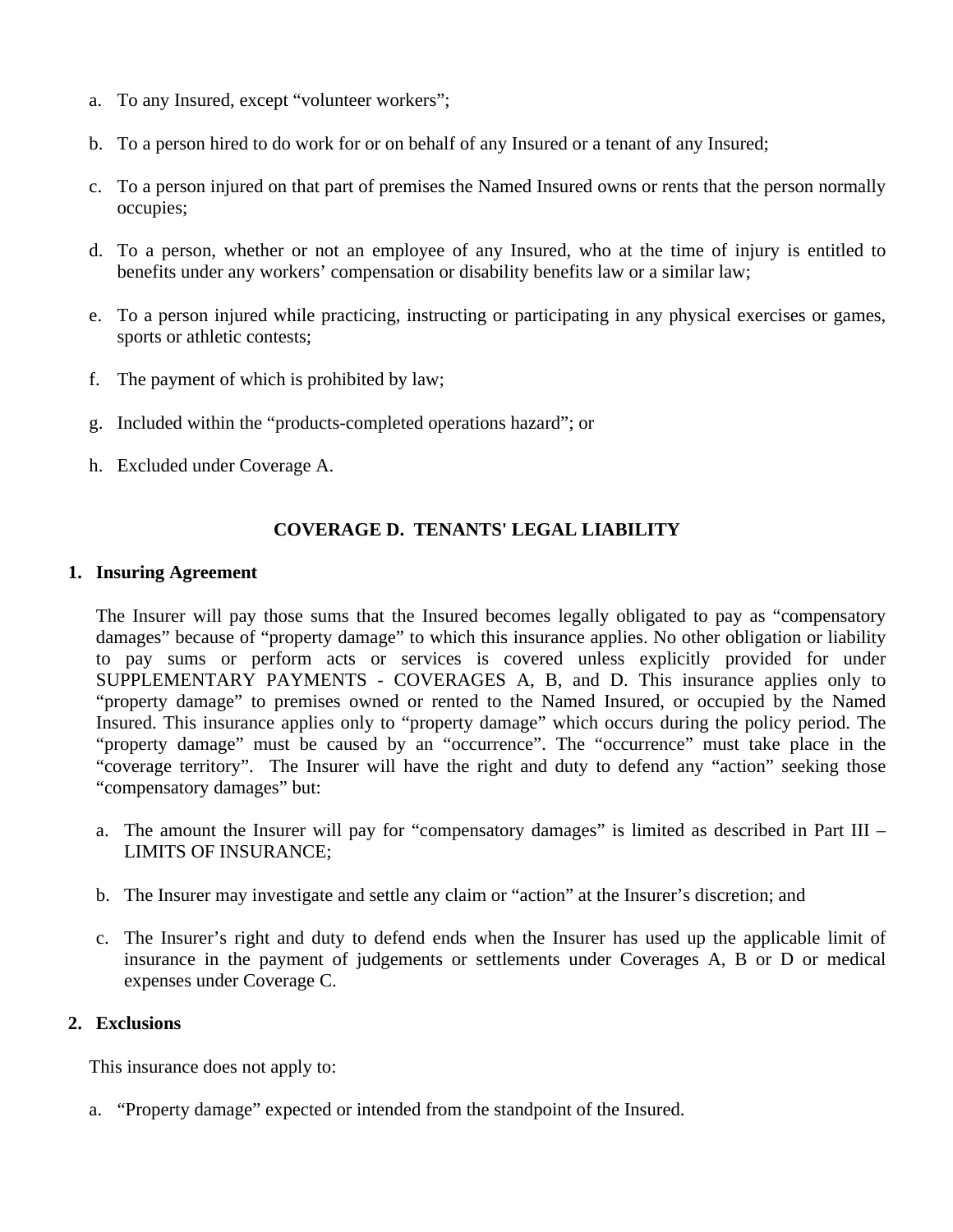- b. "Property damage" for which the Insured is obligated to pay "compensatory damages" by reason of the assumption of liability in a contract or agreement other than a lease of premises. This exclusion does not apply to liability for "compensatory damages" that the Insured would have in the absence of the contract or agreement.
- c. Asbestos See Common Exclusions.
- d. Fungi and Fungal Derivatives See Common Exclusions.
- e. Nuclear Liability See Common Exclusions.
- f. Pollution See Common Exclusions.
- g. Professional Liability See Common Exclusions.
- h. Terrorism See Common Exclusions.
- i. War Risks See Common Exclusions.

# **COMMON EXCLUSIONS – COVERAGES A, B, C and D**

This insurance does not apply to:

### **1. Asbestos**

"Bodily injury", "property damage" or "personal and advertising injury" related to or arising from any actual or alleged liability for any legal remedy of any kind whatsoever (including but not limited to damages, interest, mandatory or other injunctive relief, statutory orders or penalties, legal or other costs, or expenses of any kind) in respect of actual or threatened loss, damage, cost or expense directly or indirectly caused by, resulting from, in consequence of or in any way involving, asbestos or any materials containing asbestos in whatever form or quantity.

This exclusion applies regardless of any other contributing or aggravating cause or event that contributes concurrently or in any sequence to the "bodily injury", "property damage" or "personal and advertising injury".

### **2. Fungi and Fungal Derivatives**

- a. "Bodily injury", "property damage", "personal and advertising injury" or any other cost, loss or expense incurred by others, arising directly or indirectly from the actual, alleged or threatened inhalation of, ingestion of, contact with, exposure to, existence of, presence of, spread of, reproduction, discharge or other growth of any "fungi" or "spores" however caused, including any costs or expenses incurred to prevent, respond to, test for, monitor, abate, mitigate, remove, cleanup, contain, remediate, treat, detoxify, neutralize, assess or otherwise deal with or dispose of "fungi" or "spores";
- b. Any supervision, instructions, recommendations, warnings, or advice given or which should have been given in connection with a. above; or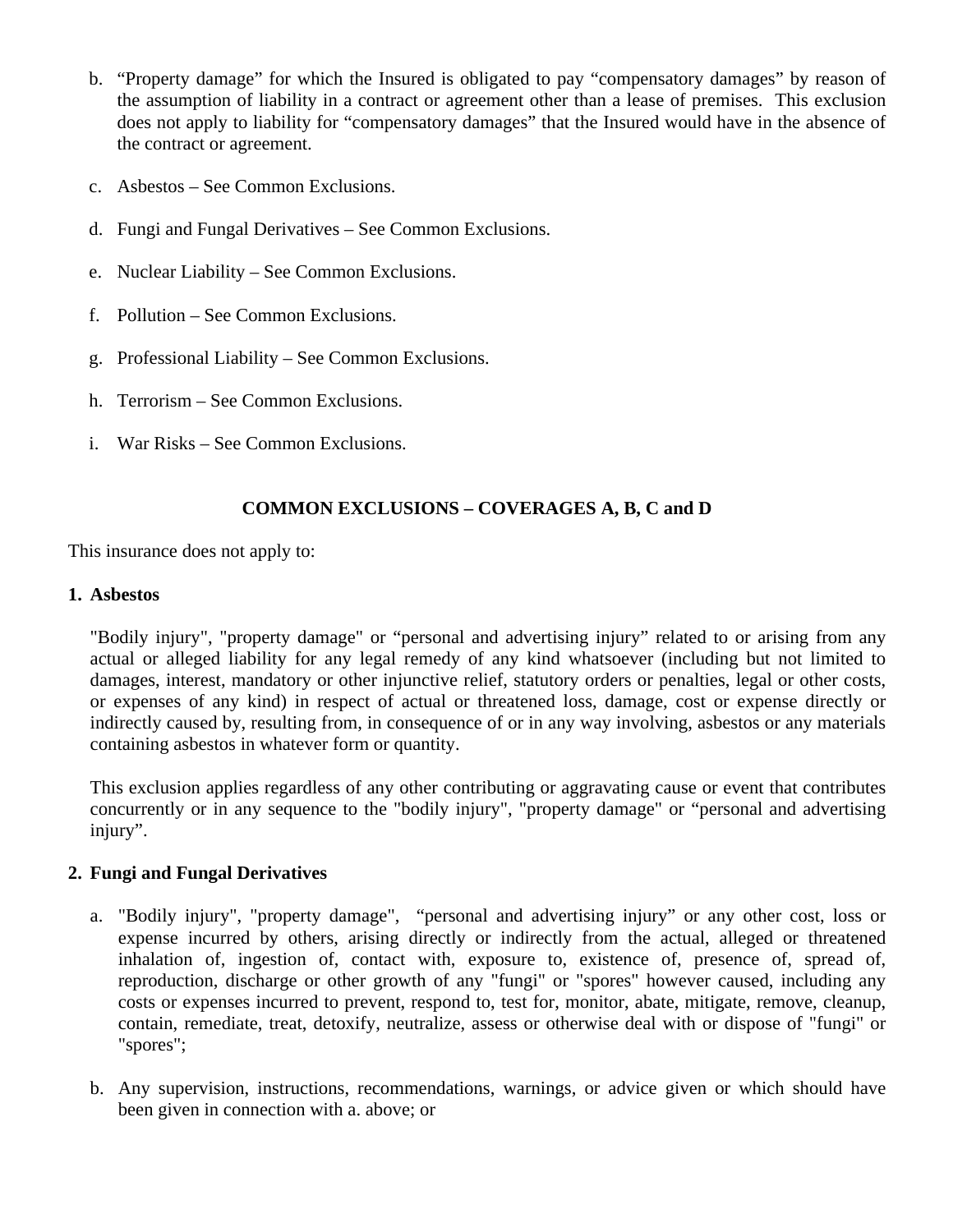c. Any obligation to pay damages, share damages with or repay someone else who must pay damages because of such injury or damage referred to in a. or b. above.

This exclusion applies regardless of any other contributing or aggravating cause or event that contributes concurrently or in any sequence to the "bodily injury", "property damage" or "personal and advertising injury".

## **3. Nuclear Energy Liability**

- a. Liability imposed by or arising from any nuclear liability act, law or statute, or any law amendatory thereof;
- b. "Bodily injury" or "property damage" with respect to which an Insured under this policy is also insured under a contract of nuclear energy liability insurance (whether the Insured is unnamed in such contract and whether or not it is legally enforceable by the Insured) issued by the Nuclear Insurance Association of Canada or any other Insurer or group or pool of Insurers or would be an Insured under any such policy but for its termination upon exhaustion of its limit of liability;
- c. "Bodily injury" or "property damage" resulting directly or indirectly from the nuclear energy hazard arising from:
	- 1) The ownership, maintenance, operation or use of a nuclear facility by or on behalf of an Insured;
	- 2) The furnishing by an Insured of services, materials, parts or equipment in connection with the planning, construction, maintenance, operation or use of a nuclear facility;
	- 3) The possession, consumption, use, handling, disposal or transportation of fissionable substances, or of other radioactive material (except radioactive isotopes, away from a nuclear facility, which have reached the final stage of fabrication so as to be usable for any scientific, medical, agricultural, commercial or industrial purpose) used, distributed, handled or sold by an Insured.

As used in this exclusion:

- a) The term "nuclear energy hazard" means the radioactive, toxic, explosive, or other hazardous properties of radioactive material;
- b) The term "radioactive material" means uranium, thorium, plutonium, neptunium, their respective derivatives and compounds, radioactive isotopes of other elements and any other substances that the Atomic Energy Control Board may, by regulation, designate as being prescribed substances capable of releasing atomic energy, or as being requisite for the production, use or application of atomic energy;
- c) The term "nuclear facility" means:
	- 1) Any apparatus designed or used to sustain nuclear fission in a self-supporting chain reaction or to contain a critical mass of plutonium, thorium and uranium or any one or more of them;
	- 2) Any equipment or device designed or used for (i) separating the isotopes of plutonium, thorium and uranium or any one or more of them, (ii) processing or utilizing spent fuel, or (iii) handling, processing or packaging waste;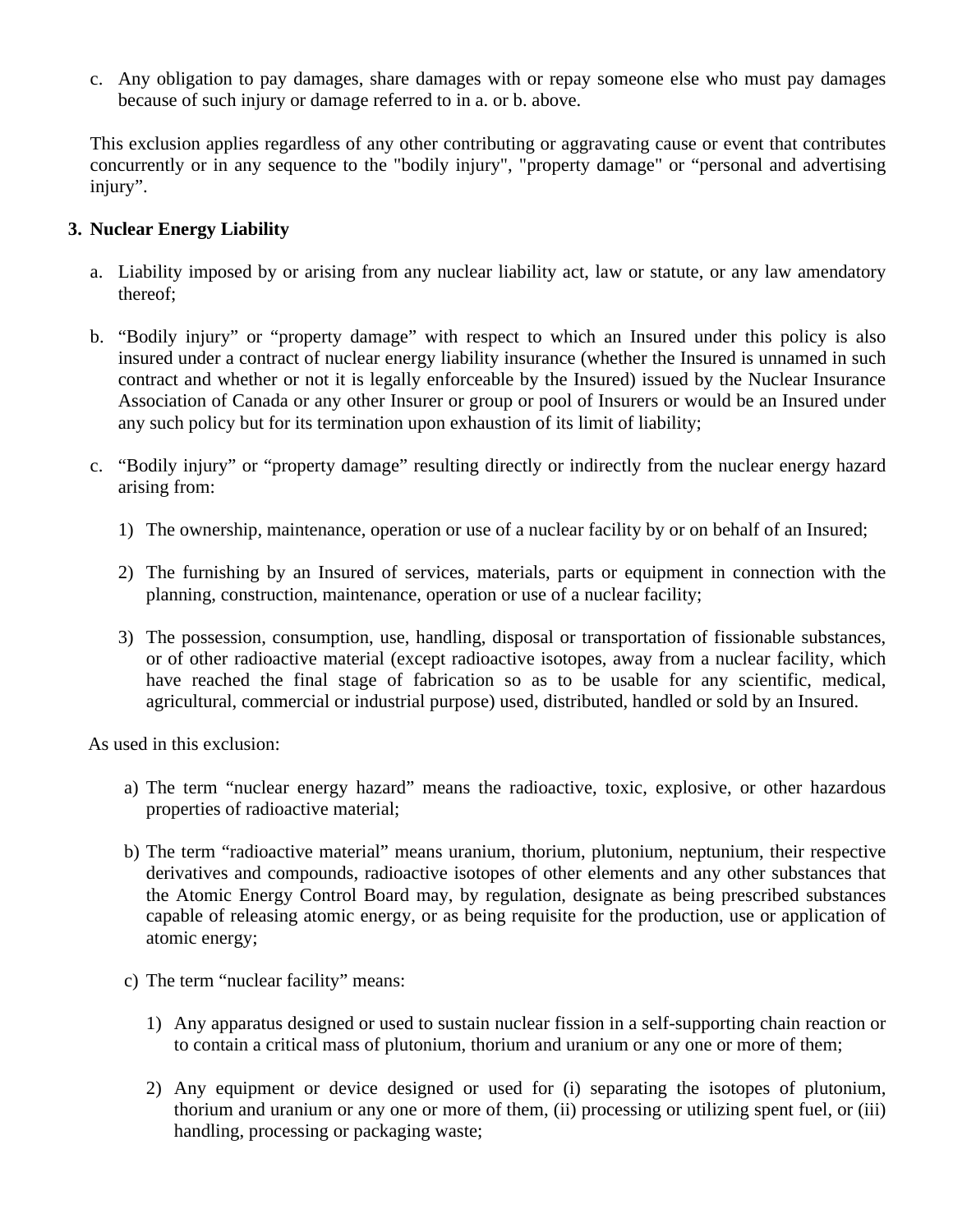- 3) Any equipment or device used for the processing, fabricating or alloying of plutonium, thorium or uranium enriched in the isotope uranium 233 or in the isotope uranium 235, or any one or more of them if at any time the total amount of such material in the custody of the Insured at the premises where such equipment or device is located consists of or contains more than 25 grams of plutonium or uranium 233 or any combination thereof, or more than 250 grams of uranium 235;
- 4) Any structure, basin, excavation, premises or place prepared or used for the storage or disposal of waste radioactive material;

and includes the site on which any of the foregoing is located, together with all operations conducted thereon and all premises used for such operations.

d) The term "fissionable substance" means any prescribed substance that is, or from which can be obtained, a substance capable of releasing atomic energy by nuclear fission.

This exclusion applies regardless of any other contributing or aggravating cause or event that contributes concurrently or in any sequence to the "bodily injury", "property damage" or "personal and advertising injury".

# **4. Pollution**

- a. "Bodily injury", "property damage" or "personal and advertising injury" arising out of the actual, alleged or threatened spill, discharge, emission, dispersal, seepage, leakage, migration, release or escape of "pollutants":
	- 1) At or from any premises, site or location which is or was at any time owned or occupied by, or rented or loaned to, any insured. However, this subparagraph does not apply to:
		- i. "Bodily injury" if sustained within a building and caused by smoke, fumes, vapour or soot from equipment used to heat, cool or dehumidify the building, or equipment that is used to heat water for personal use, by the building's occupants or their guests;
		- ii. "Bodily injury" or "property damage" for which the Insured may be held liable, if the Insured is a contractor and the owner or lessee of such premises, site or location has been added to this policy as an additional insured with respect to the Insured's ongoing operations performed for that additional insured at that premises, site or location and such premises, site or location is not and never was owned or occupied by, rented or loaned to, any insured, other than that additional insured; or
		- iii."Bodily injury" or "property damage" arising out of heat, smoke or fumes from a "hostile fire";
	- 2) At or from any premises, site or location which is or was at any time used by or for any insured or others for the handling, storage, disposal, processing or treatment of waste;
	- 3) Which are or were at any time transported, handled, stored, treated, disposed of, or processed as waste by or for: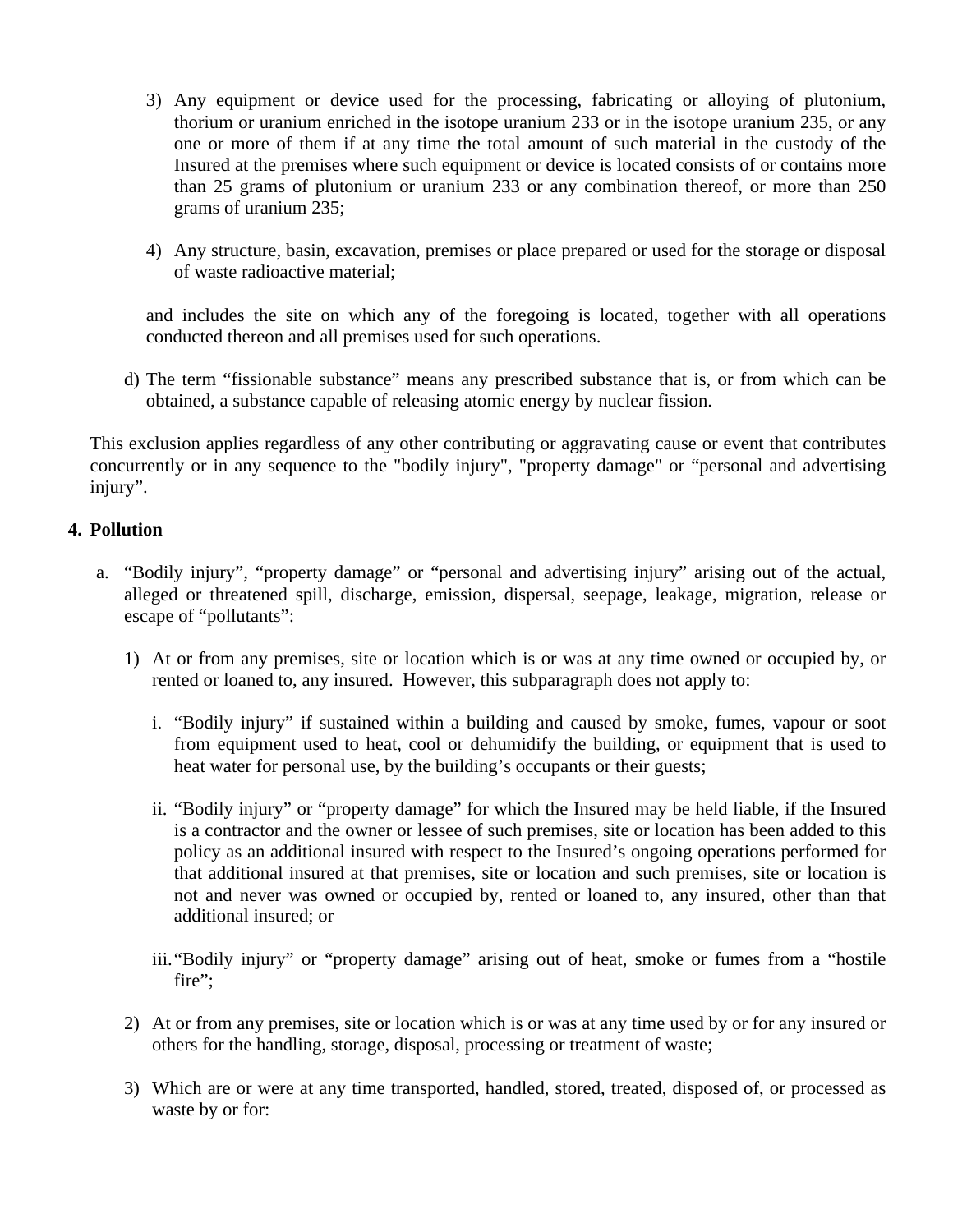- i. Any insured; or
- ii. Any person or organization for whom the Insured may be legally responsible; or
- 4) At or from any premises, site or location on which any insured or any contractors or subcontractors working directly or indirectly on any insured's behalf are performing operations if the "pollutants" are brought on or to the premises, site or location in connection with such operations by such insured, contractor or subcontractor. However, this subparagraph does not apply to:
	- i. "Bodily injury" or "property damage" arising out of the escape of fuels, lubricants or other operating fluids which are needed to perform the normal electrical, hydraulic or mechanical functions necessary for the operation of mobile equipment or its parts, if such fuels, lubricants or other operating fluids escape from a vehicle part designed to hold, store or receive them. This exception does not apply if the "bodily injury" or "property damage" arises out of the intentional discharge, dispersal or release of the fuels, lubricants or other operating fluids, or if such fuels, lubricants or other operating fluids are brought on or to the premises, site or location with the intent that they be discharged, dispersed or released as part of the operations being performed by such insured, contractor or subcontractor;
	- ii. "Bodily injury" or "property damage" sustained within a building and caused by the release of gases, fumes or vapours from materials brought into that building in connection with operations being performed by the Insured or on the Insured's behalf by a contractor or subcontractor; or
	- iii."Bodily injury" or "property damage" arising out of heat, smoke or fumes from a "hostile fire".
- 5) At or from any premises, site or location on which any insured or any contractors or subcontractors working directly or indirectly on any insured's behalf are performing operations if the operations are to test for, monitor, clean up, remove, contain, treat, detoxify or neutralize, or in any way respond to, or assess the effects of, "pollutants".
- b. Any loss cost, or expense arising out of any:
	- 1) Request, demand, order or statutory or regulatory requirement that any insured or others test for, monitor, clean up, remove, contain, treat, detoxify or neutralize, or in any way respond to, or assess the effects of, "pollutants"; or
	- 2) Claim or "action" by or on behalf of a governmental authority for "compensatory damages" because of testing for, monitoring, cleaning up, removing, containing, treating, detoxifying or neutralizing, or in any way responding to, or assessing the effects of, "pollutants".

However, this Section b. does not apply to liability for "compensatory damages" because of "property damage" that the Insured would have in the absence of such request, demand, order or statutory or regulatory requirement, or such claim or "action" by or on behalf of a governmental authority.

### **5. Professional Liability**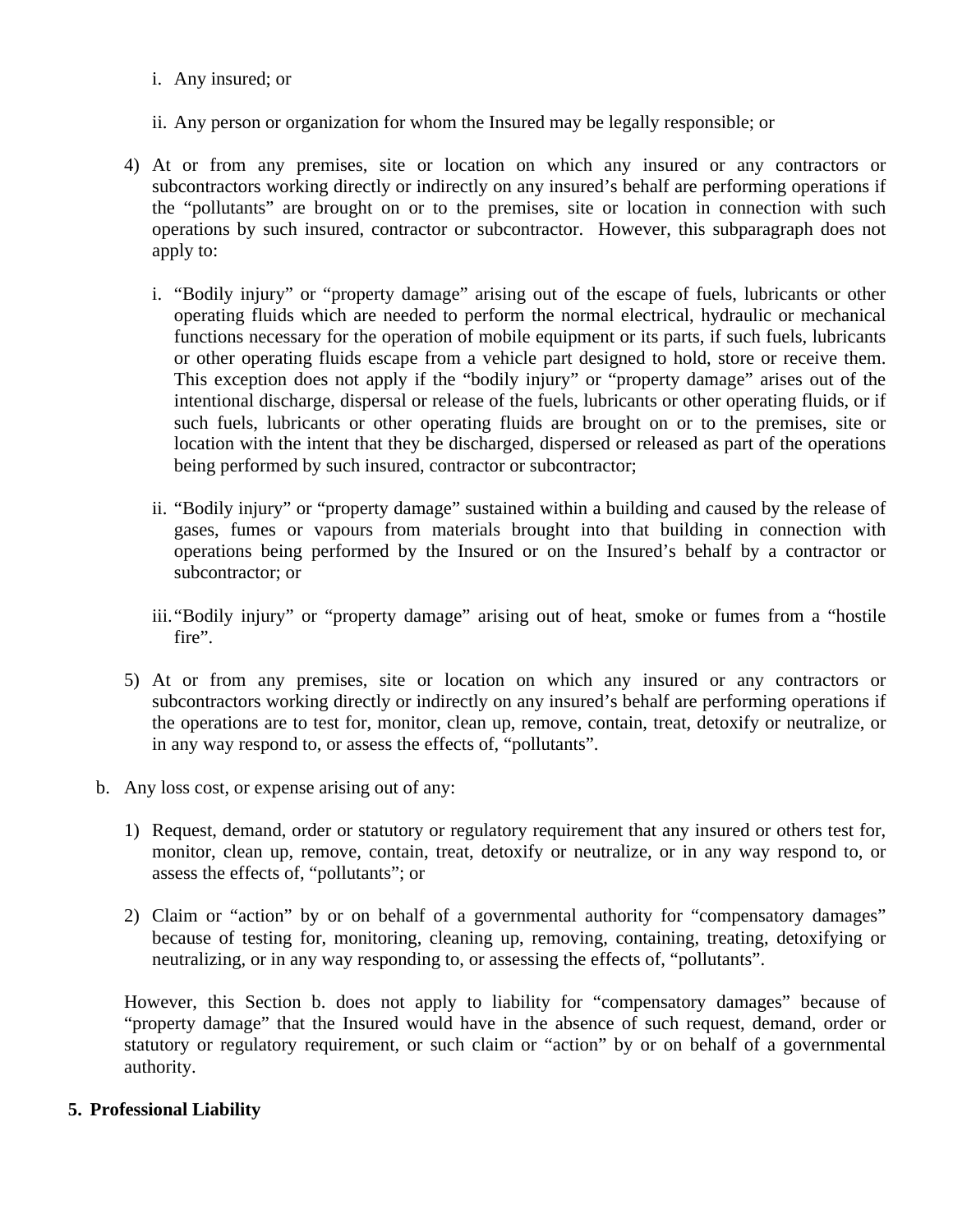"Bodily injury" (other than "incidental medical malpractice injury"), "property damage" or "personal and advertising injury" due to the rendering of or failure to render by, or on behalf of, any Insured any "professional services" for others, or any error or omission, malpractice or mistake in providing those services.

## **6. Terrorism**

"Bodily injury", "property damage" or "personal and advertising injury" arising directly or indirectly, in whole or in part, out of "terrorism" or out of any activity or decision of a government agency or other entity to prevent, respond to or terminate "terrorism". This exclusion applies regardless of any other contributing or aggravating cause or event that contributes concurrently or in any sequence to the "bodily injury", "property damage" or "personal and advertising injury".

# **7. War Risks**

"Bodily injury", "property damage" or "personal and advertising injury" arising directly or indirectly, in whole or in part, out of war, invasion, act of foreign enemy, hostilities (whether war be declared or not), civil war, rebellion, revolution, insurrection or military power. This exclusion applies regardless of any other contributing or aggravating cause or event that contributes concurrently or in any sequence to the "bodily injury", "property damage" or "personal and advertising injury".

# **SUPPLEMENTARY PAYMENTS – COVERAGES A, B and D**

The Insurer will pay, with respect to any claim or "action" the Insurer defends:

- 1) All expenses the Insurer incurs.
- 2) The cost of bonds to release attachments, but only for bond amounts within the applicable limit of insurance. The Insurer does not have to furnish these bonds.
- 3) All reasonable expenses incurred by the Insured at the Insurer's request to assist the Insurer in the investigation or defence of the claim or "action", including actual loss of earnings up to \$250 a day because of time off from work.
- 4) All costs assessed or awarded against the Insured in the "action".
- 5) Prejudgement interest awarded against the Insured on that part of the judgement the Insurer pays. If the Insurer makes an offer to pay the applicable limit of insurance, the Insurer will not pay any prejudgement interest based on that period of time after the offer.
- 6) All interest on the full amount of any judgement that accrues after entry of the judgement and before the Insurer has paid, offered to pay, or deposited in court the part of the judgement that is within the applicable limit of insurance.

These payments will not reduce the limits of insurance.

# **Part II – WHO IS AN INSURED**

1) If the Named Insured designated in the Declarations is: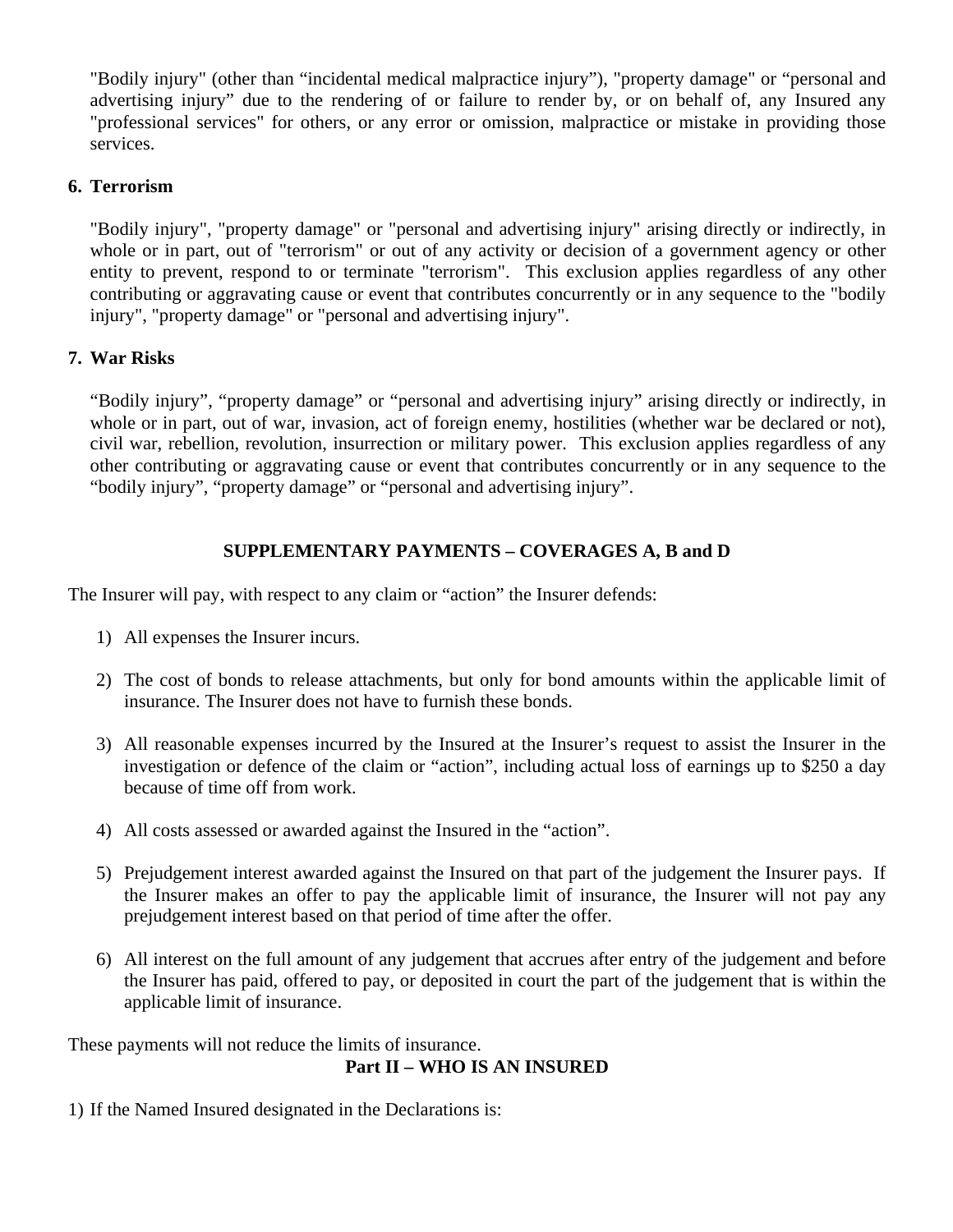- a) An individual, the Named Insured and his or her spouse are Insureds, but only with respect to the conduct of a business of which the Named Insured is the sole owner.
- b) A partnership, limited liability partnership or joint venture, the Named Insured is an Insured. The Named Insured's members, partners, and their spouses are also Insureds, but only with respect to the conduct of the Named Insured's business.
- c) A limited liability company, the Named Insured is an Insured. The Named Insured's members are also Insureds, but only with respect to the conduct of the Named Insured's business. The Named Insured's managers are also Insureds, but only with respect to their duties as the Named Insured's managers.
- d) An organization other than a partnership, limited liability partnership, joint venture or limited liability company, the Named Insured is an Insured. The Named Insured's "executive officers" and directors are Insureds, but only with respect to their duties as the Named Insured's "executive officers" or directors. The Named Insured's stockholders are also Insureds, but only with respect to their liability as stockholders of the Named Insured.
- e) A trust, the Named Insured is an Insured. The Named Insured's trustees are also Insureds, but only with respect to their duties as trustees of the Named Insured.
- 2) Each of the following is also an Insured:
	- a) The Named Insured's "volunteer workers" only while performing duties related to the conduct of the Named Insured's business, and the Named Insured's "employees" other than either the Named Insured's "executive officers" (if the Named Insured is an organization other than a partnership, limited liability partnership, joint venture or limited liability company) or the Named Insured's managers (if the Named Insured is a limited liability company), but only for acts within the scope of their employment by the Named Insured or while performing duties related to the conduct of the Named Insured's business. However, none of these "employees" or "volunteer workers" are insureds for:
		- (1) "Bodily injury" or "personal and advertising injury":
			- (a) To the Named Insured, to the Named Insured's partners or members (if the Named Insured is a partnership, limited liability partnership or joint venture), to the Named Insured's members (if the Named Insured is a limited liability company), to a co- "employee" while in the course of his or her employment or performing duties related to the conduct of the Named Insured's business, or to the Named Insured's other "volunteer workers" while performing duties related to the conduct of the Named Insured's business;
			- (b) To the spouse, child, parent, brother or sister of that co-"employee" or "volunteer worker" as a consequence of Paragraph (1) (a) above;
			- (c) For which there is any obligation to share "compensatory damages" with or repay someone else who must pay "compensatory damages" because of the injury described in Paragraphs  $(1)(a)$  or  $(b)$  above;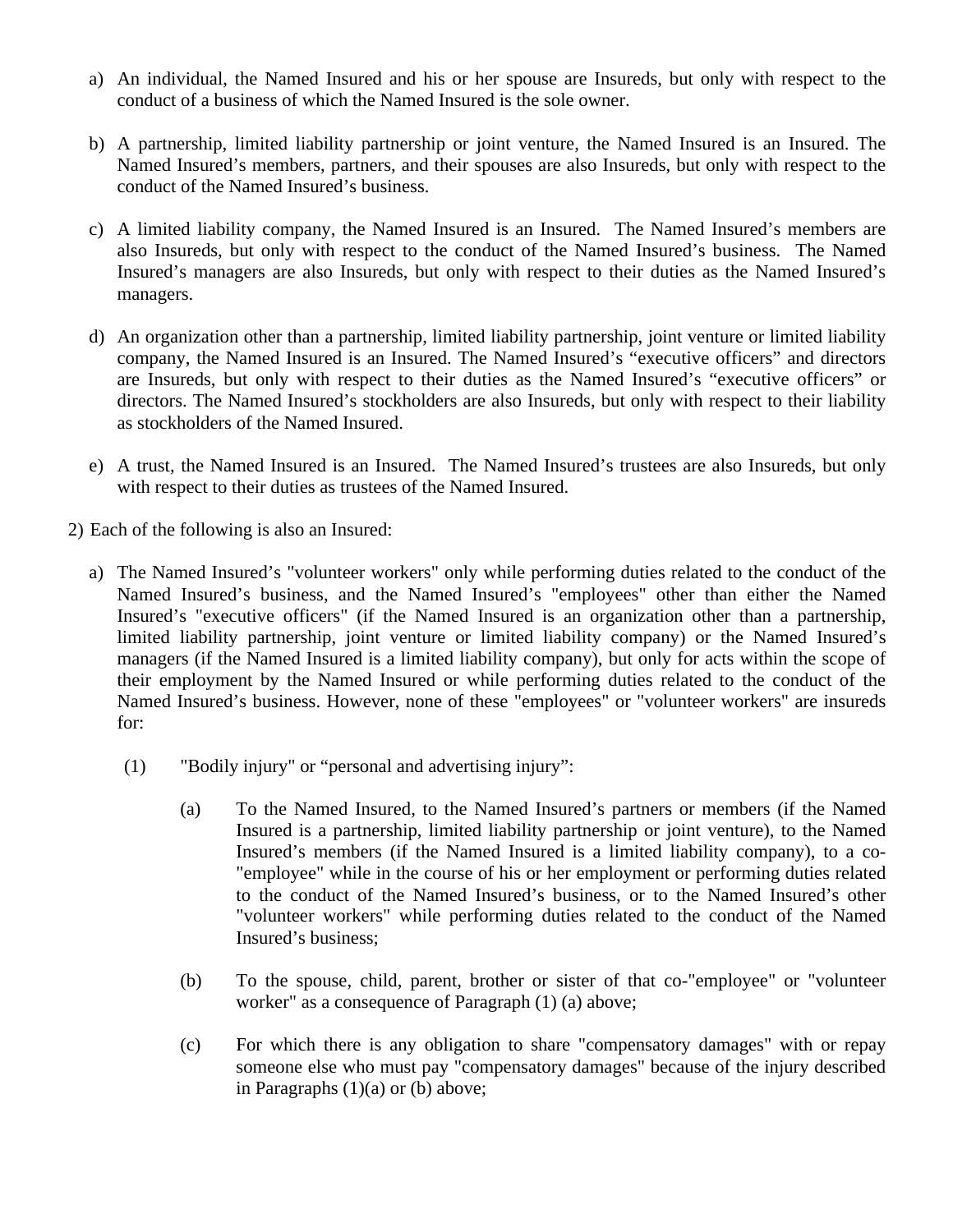- (d) Arising out of his or her providing or failing to provide professional health care services; or
- (e) To any person who at the time of injury is entitled to benefits under any workers' compensation or disability benefits law or a similar law; or
- (2) "Property damage" to property:
	- (a) Owned, occupied or used by, or
	- (b) Rented to, in the care, custody or control of, or over which physical control is being exercised for any purpose by

the Named Insured, any of the Named Insured's "employees", "volunteer workers", any partner or member (if the Named Insured is a partnership, limited liability partnership or joint venture), or any member (if the Named Insured is a limited liability company).

- b) Any person (other than the Named Insured's employees or "volunteer workers"), or any organization while acting as the Named Insured's real estate manager.
- c) Any person or organization having proper temporary custody of the Named Insured's property if the Named Insured dies, but only:
	- 1. With respect to liability arising out of the maintenance or use of that property; and
	- 2. Until the Named Insured's legal representative has been appointed.
- d) The Named Insured's legal representative if the Named Insured dies, but only with respect to duties as such. That representative will have all the Named Insured's rights and duties under this Policy.
- 3) Any organization the Named Insured newly acquires or forms, other than a partnership, limited liability partnership, joint venture or limited liability company, and over which the Named Insured maintains ownership or majority interest, will be deemed to be a Named Insured if there is no other similar insurance available to that organization. However:
	- a. Coverage under this provision is afforded only until the 90th day after the Named Insured acquires or forms the organization or the end of the policy period, whichever is earlier;
	- b. Coverages A and D do not apply to "bodily injury" or "property damage" that occurred before the Named Insured acquired or formed the organization; and
	- c. Coverage B does not apply to "personal and advertising injury" arising out of an offense committed before the Named Insured acquired or formed the organization.

No person or organization is an Insured with respect to the conduct of any current or past partnership, limited liability partnership, joint venture or limited liability company that is not shown as a Named Insured in the Declarations of this Policy.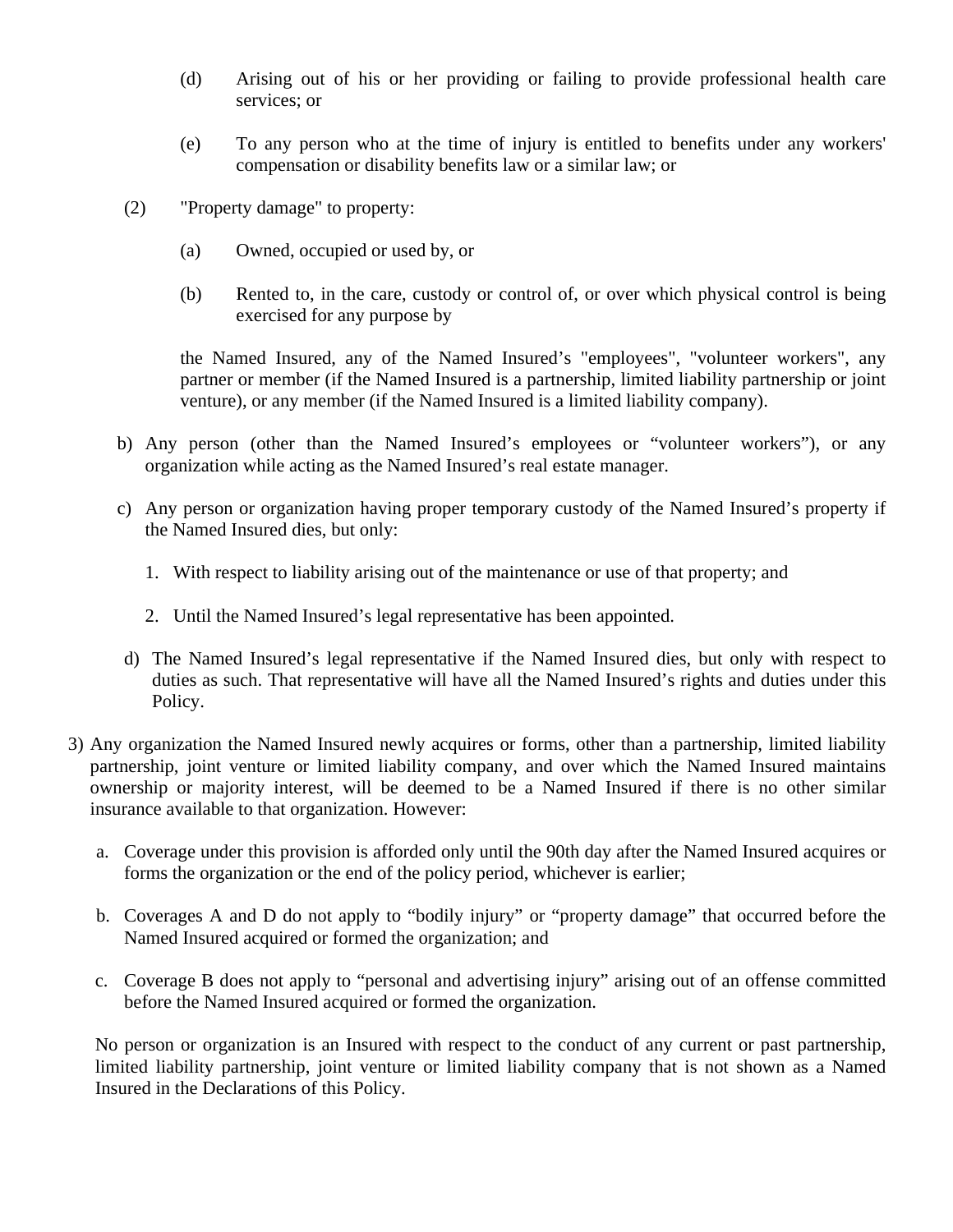## **Part III – LIMITS OF INSURANCE**

- 1. The Limits of Insurance shown in the Declarations and the rules below fix the most the Insurer will pay regardless of the number of:
	- a. Insureds;
	- b. Claims made or "actions" brought; or
	- c. Persons or organizations making claims or bringing "actions".
- 2. Subject to 3. below, the Each Occurrence Limit is the most the Insurer will pay for the sum of:
	- a. "Compensatory damages" under Coverage A; and
	- b. Medical expenses under Coverage C;

because of all "bodily injury" and "property damage" arising out of any one "occurrence".

- 3. Under Coverage A, the Aggregate Limit is the most the Insurer will pay for the sum of all "compensatory damages" because of "bodily injury" and "property damage" included in the "products-completed operations hazard".
- 4. The Personal and Advertising Injury Limit is the most the Insurer will pay under Coverage B for the sum of all "compensatory damages" because of all Personal and Advertising Injury sustained by any person or organization and in the aggregate during any one policy year.
- 5. The Tenants' Legal Liability Limit is the most the Insurer will pay under Coverage D for "compensatory damages" because of "property damage" to any one premises.
- 6. Subject to 2. above, the Medical Expense Limit is the most the Insurer will pay under Coverage C for all medical expenses because of "bodily injury" sustained by any one person.

The Limits of Insurance of this policy apply separately to each consecutive annual period and to any remaining period of less than 12 months, starting with the beginning of the policy period shown in the Declarations unless the policy period is extended after issuance for an additional period of less than 12 months. In that case the additional period will be deemed part of the last preceding period for purposes of determining the Limits of Insurance.

# **7. Deductible**

- a. The Insurer's obligation under Bodily Injury Liability, Property Damage Liability and Tenants' Legal Liability to pay "compensatory damages" on the Insured's behalf applies only to the amount of "compensatory damages" in excess of any deductible amounts stated in the Declarations. The limits of insurance applicable to "each occurrence" for Bodily Injury Liability and Property Damage Liability and "any one premises" for Tenants' Legal Liability will be reduced by the amount of such deductible. The "Aggregate Limit" for such coverages shall not be reduced by the application of such deductible amount.
- b. The deductible amounts stated in the Declarations apply as follows:
	- 1) Under Coverage A;
		- i. Bodily Injury Liability or Property Damage Liability respectively;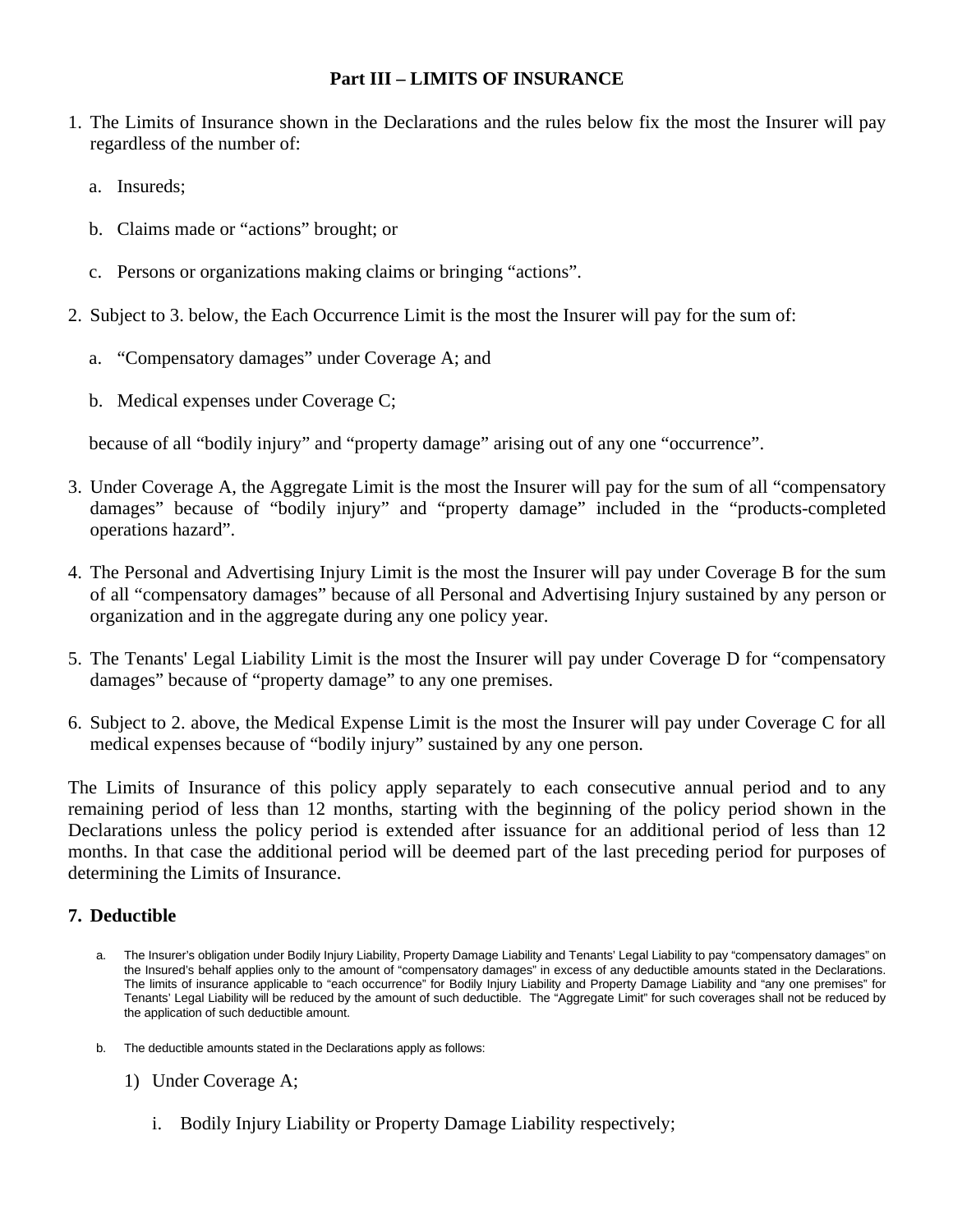- a) To all "compensatory damages" because of "bodily injury" as a result of any one "occurrence" or
- b) To all "compensatory damages" because of "property damage" as the result of any one "occurrence", regardless of the number of persons or organizations who sustain damages because of that "occurrence".
- ii. Bodily Injury Liability and Property Damage Liability combined, to all "compensatory damages" because of "property damage" as the result of any one "occurrence", regardless of the number of persons or organizations who sustain damages because of that "occurrence".
- 2) Under Coverage D, Tenants' Legal Liability, to all "compensatory damages" because of "property damage" as the result of any one "occurrence", regardless of the number of persons or organizations who sustain damages because of that "occurrence".
- c. The terms of this insurance, including those with respect to:
	- 1) The Insurer's right and duty to defend any "action" seeking those damages; and
	- 2) The Named Insured's duties in the event of an "occurrence", claim or action,

apply irrespective of the application of the deductible amount.

d. The Insurer may pay any part or all of the deductible amount to effect settlement of any claim or "action" and, upon notification of the action taken, the Named Insured shall promptly reimburse the Insurer for such part of the deductible amount as has been paid by the Insurer.

# **Part IV – COMMERCIAL GENERAL LIABILITY CONDITIONS**

# **1. Bankruptcy**

Bankruptcy or insolvency of the Insured or of the Insured's estate will not relieve the Insurer of its obligations under this Policy.

### **2. Canadian Currency Clause**

All limits of insurance, premiums and other amounts as expressed in this Policy are in Canadian currency.

# **3. Changes**

This policy contains all the agreements between the Named Insured and the Insurer concerning the insurance afforded. The first Named Insured shown in the Declarations is authorized to make changes in the terms of this policy with the Insurer's consent. This policy's terms can be amended or waived only by endorsement issued by the Insurer and made a part of this policy.

### **4. Conformity With Statute**

Where the terms of this policy and forms attached hereto are in conflict with the statutes of the Province in which the property insured is located, such terms are hereby amended to conform to such statutes.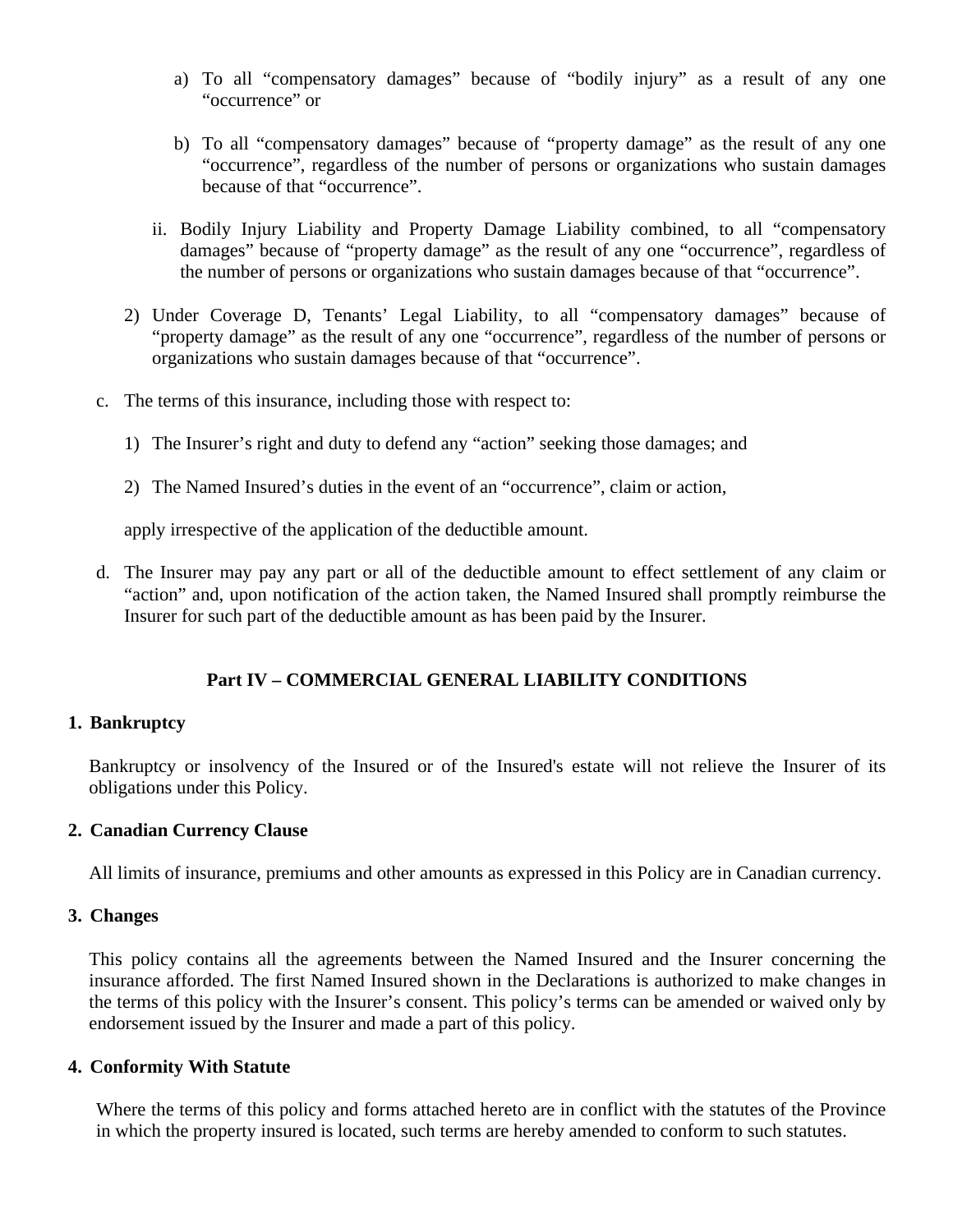## **5. Duties in the Event of Occurrence, Claim or Action**

- a. The Named Insured must see to it that the Insurer is notified promptly of an "occurrence" which may result in a claim. To the extent possible, notice should include:
	- 1) How, when and where the "occurrence" took place;
	- 2) The names and addresses of any injured persons and of witnesses; and
	- 3) The nature and location of any injury or damage arising out of the "occurrence".
- b. If a claim is made or "action" is brought against any Insured, the Named Insured must see to it that the Insurer receives prompt written notice of the claim or "action".
- c. The Named Insured and any other involved Insured must:
	- 1) Immediately send the Insurer copies of any demands, notices, summonses or legal papers received in connection with the claim or "action";
	- 2) Authorize the Insurer to obtain records and other information;
	- 3) Cooperate with the Insurer in the investigation, settlement or defence of a claim or "action"; and
	- 4) Assist the Insurer, upon its request, in the enforcement of any right against any person or organization which may be liable to the insured because of injury or damage to which this insurance may also apply.
- d. No Insureds will, except at their own cost, voluntarily make a payment, assume any obligation, or incur any expense, other than for first aid, without the Insurer's consent.

## **6. Examination of the Insured's Books and Records**

The Insurer may examine and audit the Named Insured's books and records as they relate to this policy at any time during the policy period and up to three years afterward.

### **7. Inspections and Surveys**

The Insurer has the right but is not obligated to:

- a. Make inspections and surveys at any time;
- b. Give the Named Insured reports on the conditions it finds; and
- c. Recommend any changes.

Any inspections, surveys, reports or recommendations relate only to insurability and the premiums to be charged. The Insurer does not make safety inspections. The Insurer does not undertake to perform the duty of any person or organization to provide for the health or safety of workers or the public. And the Insurer does not warrant that conditions: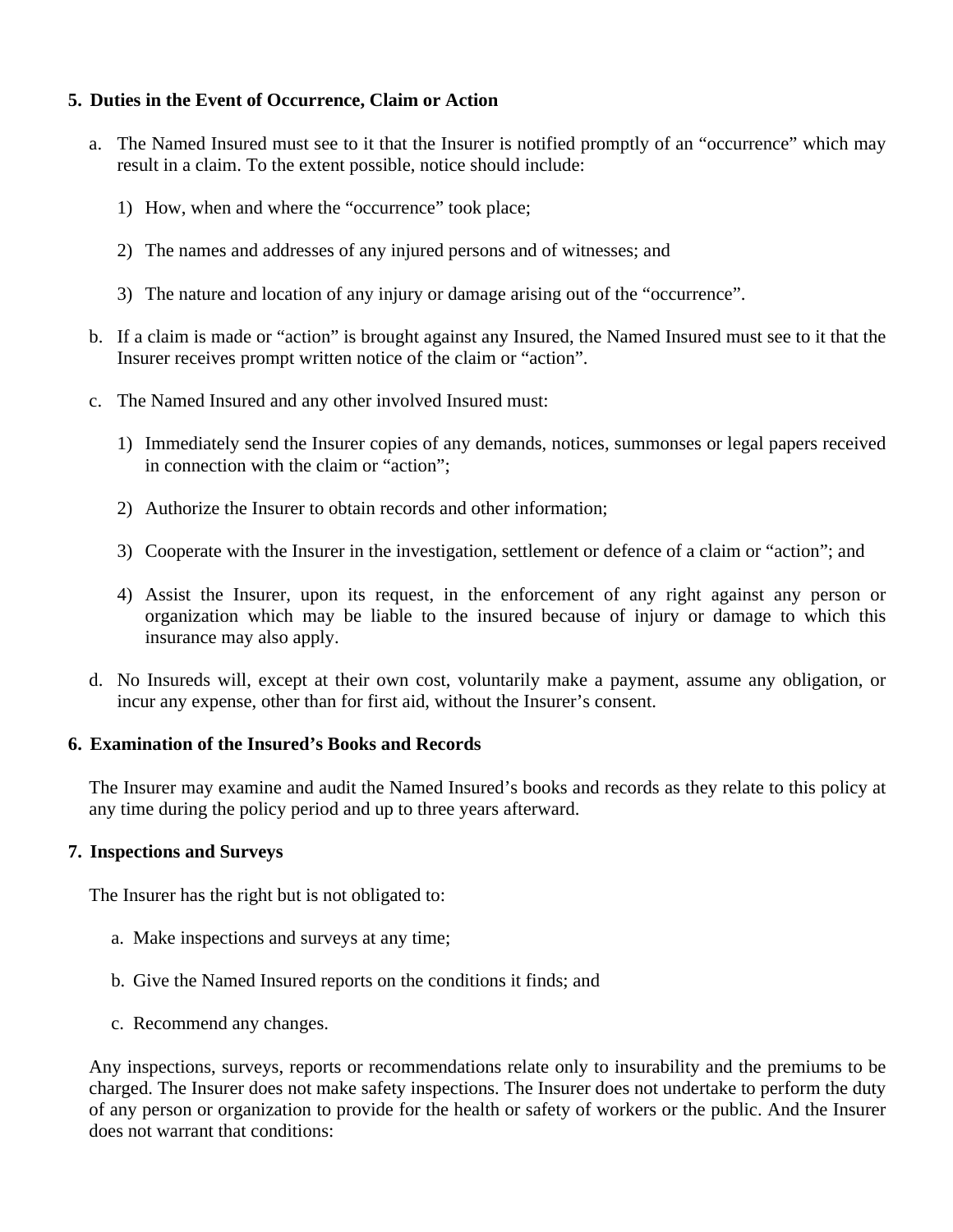- a. Are safe or healthful; or
- b. Comply with laws, regulations, codes or standards.

This condition applies not only to the Insurer, but also to any rating, advisory, rate service or similar organization which makes insurance inspections, surveys, reports or recommendations.

### **8. Legal Action Against the Insurer**

No person or organization has a right under this policy:

- a. To join the Insurer as a party or otherwise bring the Insurer into an "action" asking for "compensatory damages" from an Insured; or
- b. To sue the Insurer on this policy unless all of its terms have been fully complied with.

A person or organization may sue the Insurer to recover on an agreed settlement or on a final judgement against an Insured obtained after an actual trial; but the Insurer will not be liable for "compensatory damages" that are not payable under the terms of this policy or that are in excess of the applicable limit of insurance. An agreed settlement means a settlement and release of liability signed by the Insurer, the Insured and the claimant or the claimant's legal representative.

Every "action" or proceeding against the Insurer shall be commenced within one year next after the date of such judgement or agreed settlement and not afterwards. If this policy is governed by the law of Quebec, every "action" or proceeding against the Insurer shall be commenced within three years from the time the right of action arises.

### **9. Other Insurance**

If other valid and collectible insurance is available to the Insured for a loss the Insurer covers under Coverages A, B or D of this policy, the Insurer's obligations are limited as follows:

a. Primary Insurance

This insurance is primary except when b. below applies. If this insurance is primary, the Insurer's obligations are not affected unless any of the other insurance is also primary. Then, the Insurer will share with all that other insurance by the method described in c. below.

### b. Excess Insurance

This insurance is excess over:

- 1) Any of the other insurance, whether primary, excess, contingent or on any other basis:
	- a) That is Fire, Extended Coverage, Builder's Risk, Installation Risk or similar coverage for "the Named Insured's work";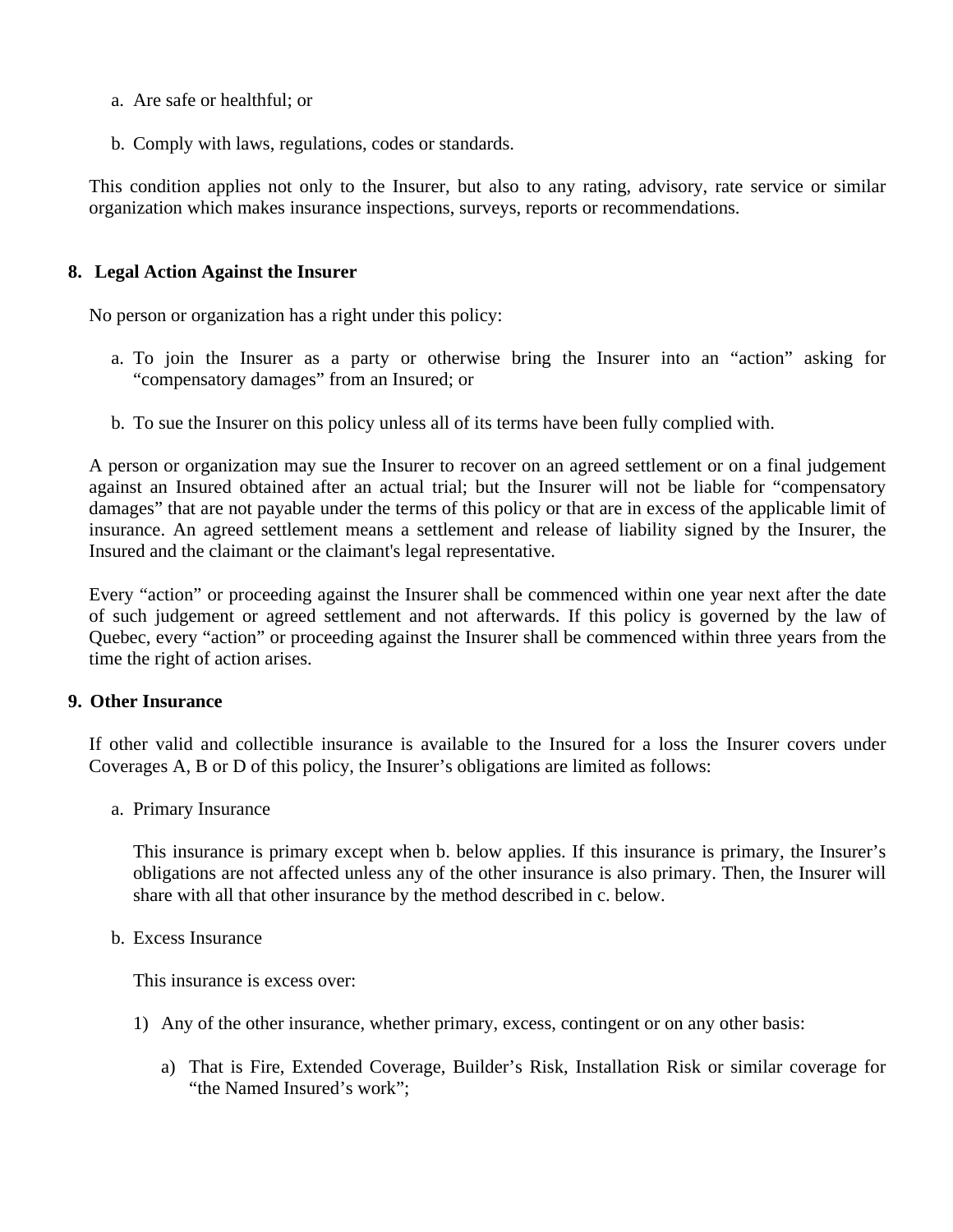- b) That is Fire insurance for premises rented by the Insured or temporarily occupied by the Insured with permission of the owner;
- c) If the loss arises out of the maintenance or use of watercraft or "automobile" to the extent not subject to either Exclusion e. or f. of Section I – Coverage A – Bodily Injury and Property Damage Liability.
- 2) Any other primary insurance available to the Insured covering liability for "compensatory damages" arising out of the premises or products-completed operations for which the Insured has been added as an additional insured by attachment of an endorsement.

When this insurance is excess over other insurance, the Insurer will pay only the Insurer's share of the amount of the loss, if any, that exceeds the sum of:

- 1. The total amount that all such other insurance would pay for the loss in the absence of this insurance; and
- 2. The total of all deductible and self-insured amounts under all that other insurance.

The Insurer will share the remaining loss, if any, with any other insurance that is not described in this Excess Insurance provision and was not bought specifically to apply in excess of the Limits of Insurance shown in the Declarations.

c. Method of Sharing

If all of the other insurance permits contribution by equal shares, the Insurer will follow this method also. Under this approach each insurer contributes equal amounts until it has paid its applicable limit of insurance or none of the loss remains, whichever comes first.

If any of the other insurance does not permit contribution by equal shares, the Insurer will contribute by limits. Under this method, each insurer's share is based on the ratio of its applicable limit of insurance to the total applicable limits of insurance of all insurers.

### **10. Premium Audit**

- a. The Insurer will compute all premiums for this policy in accordance with its rules and rates.
- b. Premium shown in the Declarations as total premium is a deposit premium only. At the close of each audit period the Insurer will compute the earned premium for that period. Audit premiums are due and payable on notice to the first Named Insured. If the sum of the total and audit premiums paid for the policy term is greater than the earned premium, the Insurer will return the excess to the first Named Insured subject to the retention of the minimum premium shown in the Declarations.
- c. The first Named Insured must keep records of the information the Insurer needs for premium computation, and send the Insurer copies at such times as the Insurer may request.

### **11. Premiums**

The first Named Insured shown in the Declarations: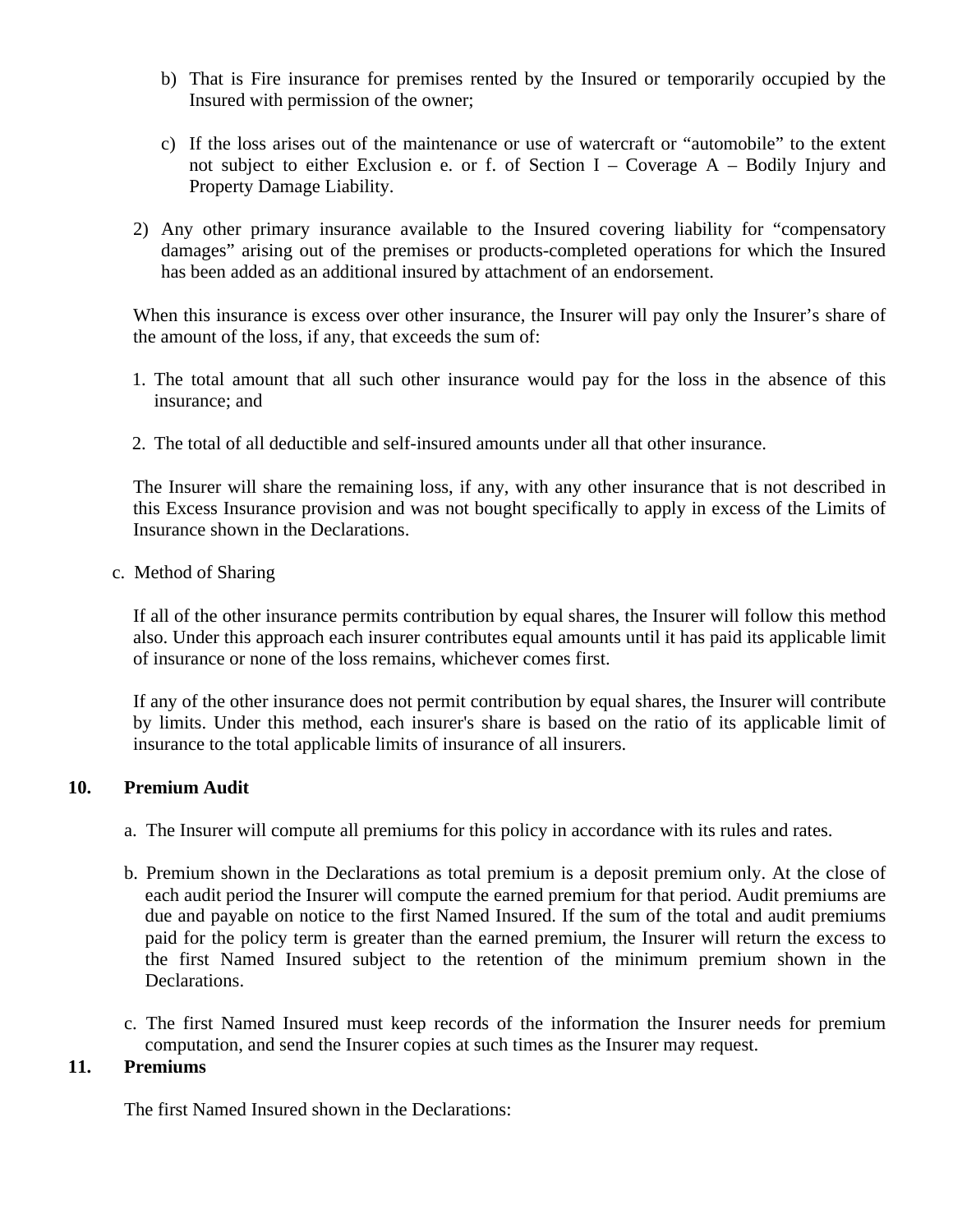- a. Is responsible for the payment of all premiums; and
- b. Will be the payee for any return premiums the Insurer pays.

# **12. Representations**

By accepting this policy, the Named Insured agrees that:

- a. The statements in the Declarations are accurate and complete;
- b. Those statements are based upon representations the Named Insured made to the Insurer; and
- c. The Insurer has issued this policy in reliance upon the Named Insured's representations.

# **13. Separation of Insureds, Cross Liability**

Except with respect to the Limits of Insurance, and any rights or duties specifically assigned in this policy to the first Named Insured, this insurance applies:

- a. As if each Named Insured were the only Named Insured; and
- b. Separately to each Insured against whom claim is made or "action" is brought.

# **14. Termination**

- a. The first Named Insured shown in the Declarations may terminate this policy by mailing or delivering to the Insurer advance written notice of termination.
- b. The Insurer may terminate this policy by mailing or delivering to the first Named Insured written notice of termination at least:
	- 1) 15 days before the effective date of termination if the Insurer terminates for non-payment of premium; or
	- 2) 30 days before the effective date of termination if the Insurer terminates for any other reason.

Except in Quebec, if notice is mailed, termination takes effect 15 or 30 days after receipt of the letter by the post office to which it is addressed, depending upon the reason for termination. Proof of mailing will be sufficient proof of notice.

In Quebec, termination takes effect either 15 or 30 days after receipt of the notice at the last known address of the first Named Insured, depending upon the reason for termination.

- c. The Insured will mail or deliver its notice to the first Named Insured's last mailing address known to the Insurer.
- d. The policy period will end on the date the termination takes effect.
- e. If the policy is terminated, the Insurer will send the first Named Insured any premium refund due. If the Insurer terminates, the refund will be pro rata. If the first Named Insured terminates, the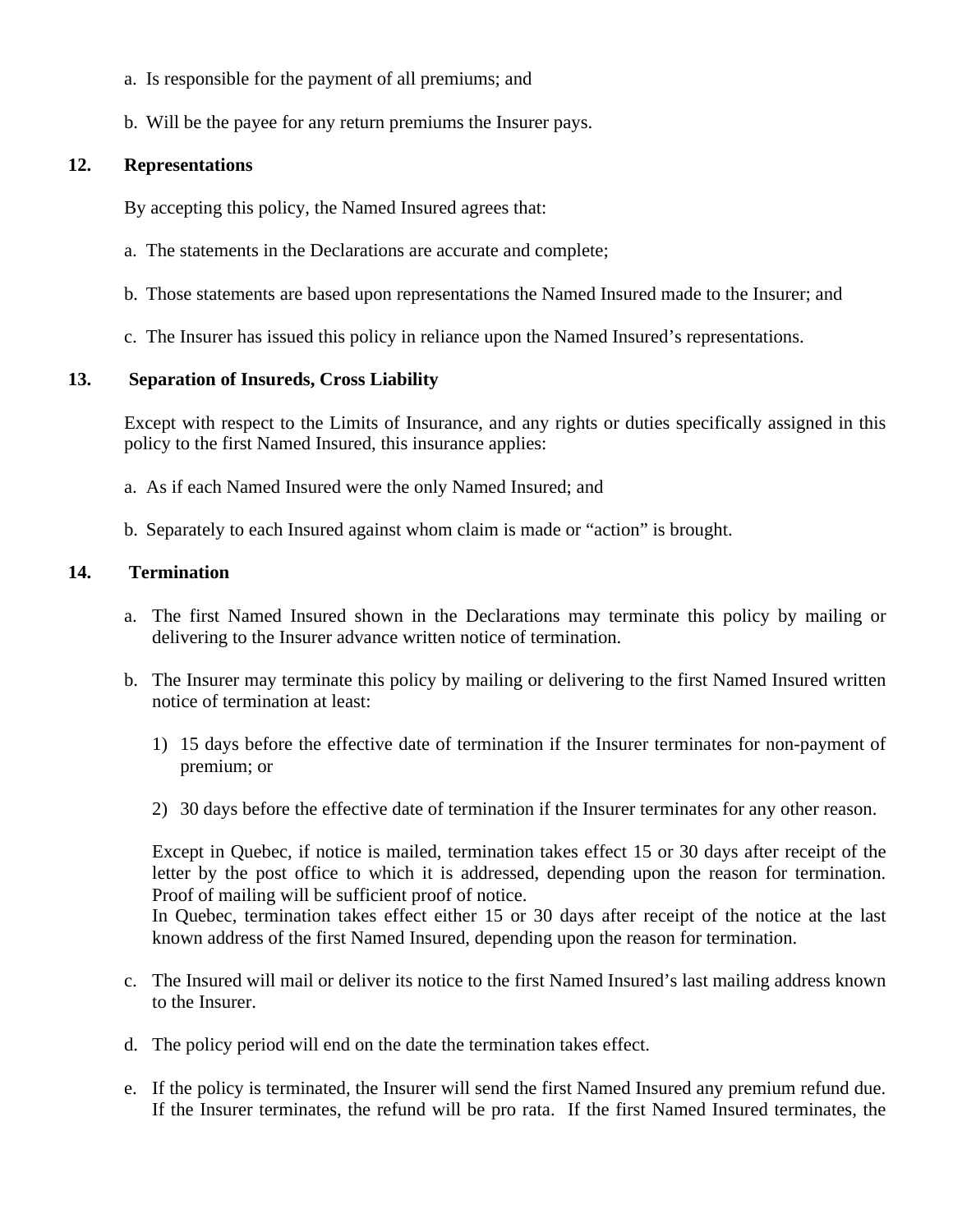refund may be less than pro rata. The termination will be effective even if the Insurer has not made or offered a refund.

## **15. Transfer of Rights of Recovery Against Others to the Insurer**

If the Insured has rights to recover all or part of any payment the Insurer has made under this policy, those rights are transferred to the Insurer. The Insured must do nothing after loss to impair them. At the Insurer's request, the Insured will bring "action" or transfer those rights to the Insurer and help the Insurer enforce them.

## **16. Transfer of the Named Insured's Rights and Duties Under this Policy**

The Named Insured's rights and duties under this policy may not be transferred without the Insurer's written consent except in the case of death of an individual Named Insured.

If the Named Insured dies, the Named Insured's rights and duties will be transferred to the Named Insured's legal representative but only while acting within the scope of duties as the Named Insured's legal representative. Until the Named Insured's legal representative is appointed, anyone having proper temporary custody of the Named Insured's property will have the Named Insured's rights and duties but only with respect to that property.

# **Part V – DEFINITIONS**

- 1. "Action" means a civil proceeding in which "compensatory damages" because of "bodily injury", "property damage" or "personal and advertising injury" to which this insurance applies are alleged. "Action" includes:
	- a. An arbitration proceeding in which such "compensatory damages" are claimed and to which the insured must submit or does submit with the Insurer's consent; or
	- b. Any other alternative dispute resolution proceeding in which such "compensatory damages" are claimed and to which the insured submits with the Insurer's consent.
- 2. "Advertisement" means a notice that is broadcast or published to the general public or specific market segments about the Named Insured's goods, products or services for the purpose of attracting customers or supporters. For the purposes of this definition:
	- a. Notices that are published include material placed on the Internet or on similar electronic means of communication; and
	- b. Regarding web-sites, only that part of a web-site that is about the Named Insured's goods, products or services for the purposes of attracting customers or supporters is considered an advertisement.
- 3. "Aircraft" means any lighter or heavier than air craft capable of flight.

"Aircraft" does not include equipment or craft intended in whole or in part for use outside of the atmosphere.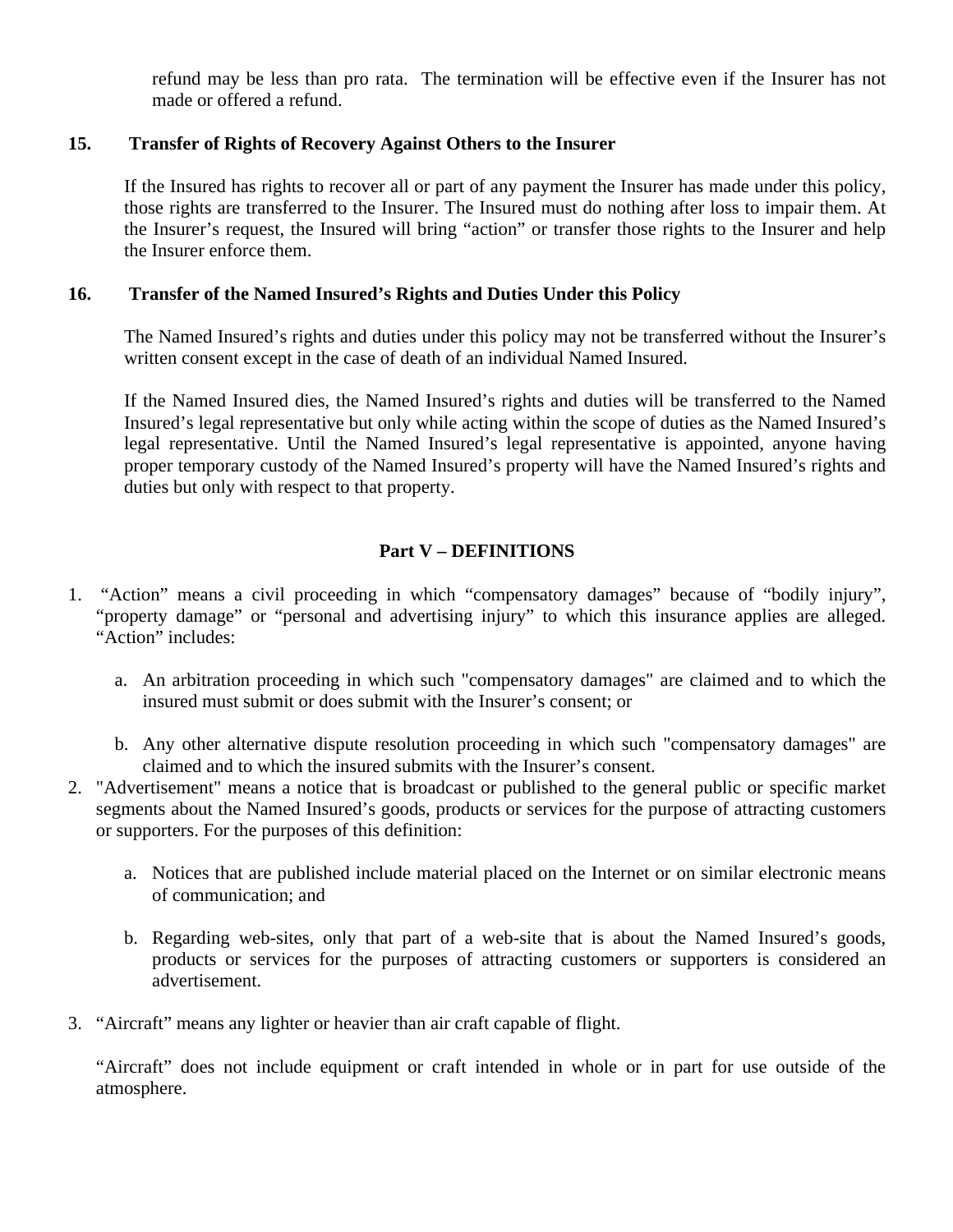- 4. "Automobile" means a land motor vehicle, trailer or semitrailer that is required by law to be insured under a contract evidenced by a motor vehicle liability policy, or any vehicle insured under such a contract, including any attached machinery or equipment.
- 5. "Bodily injury" means bodily injury, sickness or disease sustained by a person, including death resulting from any of these at any time.
- 6. "Compensatory Damages" means damages due or awarded in payment for actual injury or economic loss. "Compensatory damages" does not include punitive or exemplary damages or the multiplied portion of any multiplied damage award.
- 7. "Coverage territory" means:
	- a. Canada and the United States of America (including its territories and possessions);
	- b. International waters or airspace, but only if the injury or damage occurs in the course of travel or transportation between any places included in a. above; or
	- c. All parts of the world if
		- 1) The injury or damage arises out of:
			- a) Goods or products made or sold by the Named Insured in the territory described in a. above;
			- b) The activities of an Insured whose business is located or incorporated in the territory described in a. above, but is away on business for a period of one year or less; or
			- c) "Personal and advertising injury" offenses that take place through the Internet or similar electronic means of communication

provided the Insured's responsibility to pay "compensatory damages" is determined in an "action" on the merits, in the territory described in a. above or in a settlement the Insurer agrees to in writing.

- 8. "Data" means representations of information or concepts, in any form.
- 9. "Employee" includes a "leased worker" and a "temporary worker".
- 10. "Executive officer" means a person holding any of the officer positions created by the Named Insured's charter, constitution, by-laws or any other similar governing document.
- 11. "Fungi" includes, but is not limited to, any form or type of mould, yeast, mushroom or mildew whether or not allergenic, pathogenic or toxigenic, and any substance, vapour or gas produced by, emitted from or arising out of any "fungi" or "spores" or resultant mycotoxins, allergens or pathogens.
- 12. "Hostile fire" means one which becomes uncontrollable or breaks out from where it was intended to be.
- 13. "Impaired property" means tangible property, other than "the Named Insured's product" or "the Named Insured's work", that cannot be used or is less useful because: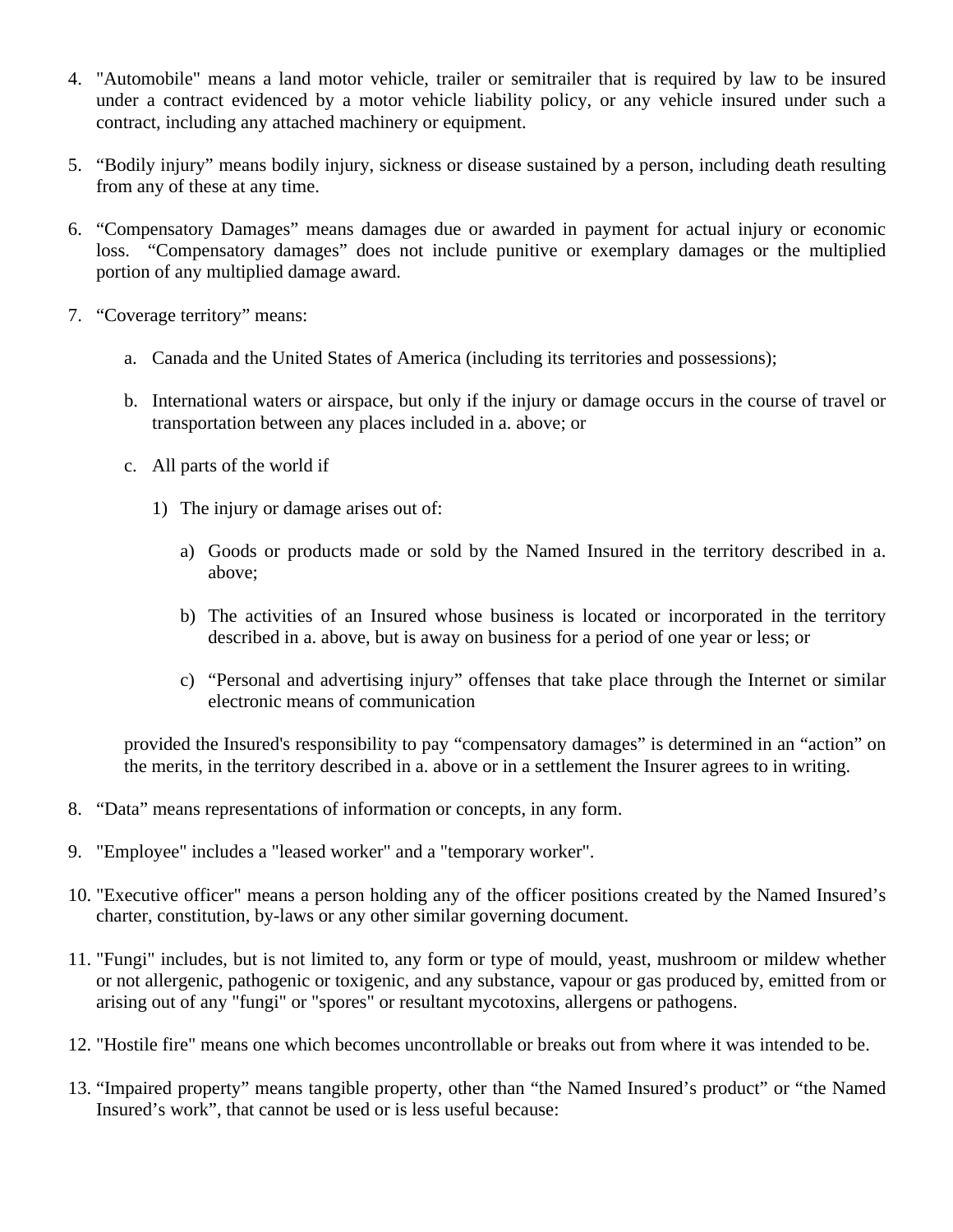- a. It incorporates "the Named Insured's product" or "the Named Insured's work" that is known or thought to be defective, deficient, inadequate or dangerous; or
- b. The Named Insured has failed to fulfil the terms of a contract or agreement;

if such property can be restored to use by:

- a. The repair, replacement, adjustment or removal of "the Named Insured's product" or "the Named Insured's work"; or
- b. The Named Insured fulfilling the terms of the contract or agreement.
- 14. "Incidental medical malpractice injury" means "bodily injury" arising out of the rendering of or failure to render, during the Policy Period, the following services:
	- a. Medical, surgical, dental, x-ray or nursing services or treatment or the furnishing of food or beverages in connection therewith; or
	- b. The furnishing or dispensing of drugs or medical, dental or surgical supplies or appliances;

by any insured or any indemnitee causing the "incidental medical malpractice injury" who is not engaged in the business or occupation of providing any of the services described in a. and b. above.

- 15. "Insured contract" means:
	- a. A contract for a lease of premises. However, that portion of the contract for a lease of premises that indemnifies any person or organization for damage to premises while rented to the Insured or temporarily occupied by the Insured with permission of the owner is not an "insured contract";
	- b. A sidetrack agreement;
	- c. An easement or license agreement in connection with vehicle or pedestrian private railroad crossings at grade;
	- d. Any other easement agreement;
	- e. An indemnification of a municipality as required by ordinance, except in connection with work for a municipality;
	- f. An elevator maintenance agreement; or
	- g. That part of any other contract or agreement pertaining to the Named Insured's business under which the Named Insured assumes the tort liability of another to pay for "compensatory damages" because of "bodily injury" or "property damage" to a third person or organization, provided the "bodily injury" or "property damage" is caused, in whole or in part, by the Named Insured or by those acting on the Named Insured's behalf. Tort liability means a liability that would be imposed by law in the absence of any contract or agreement.

An "Insured contract" does not include that part of any contract or agreement: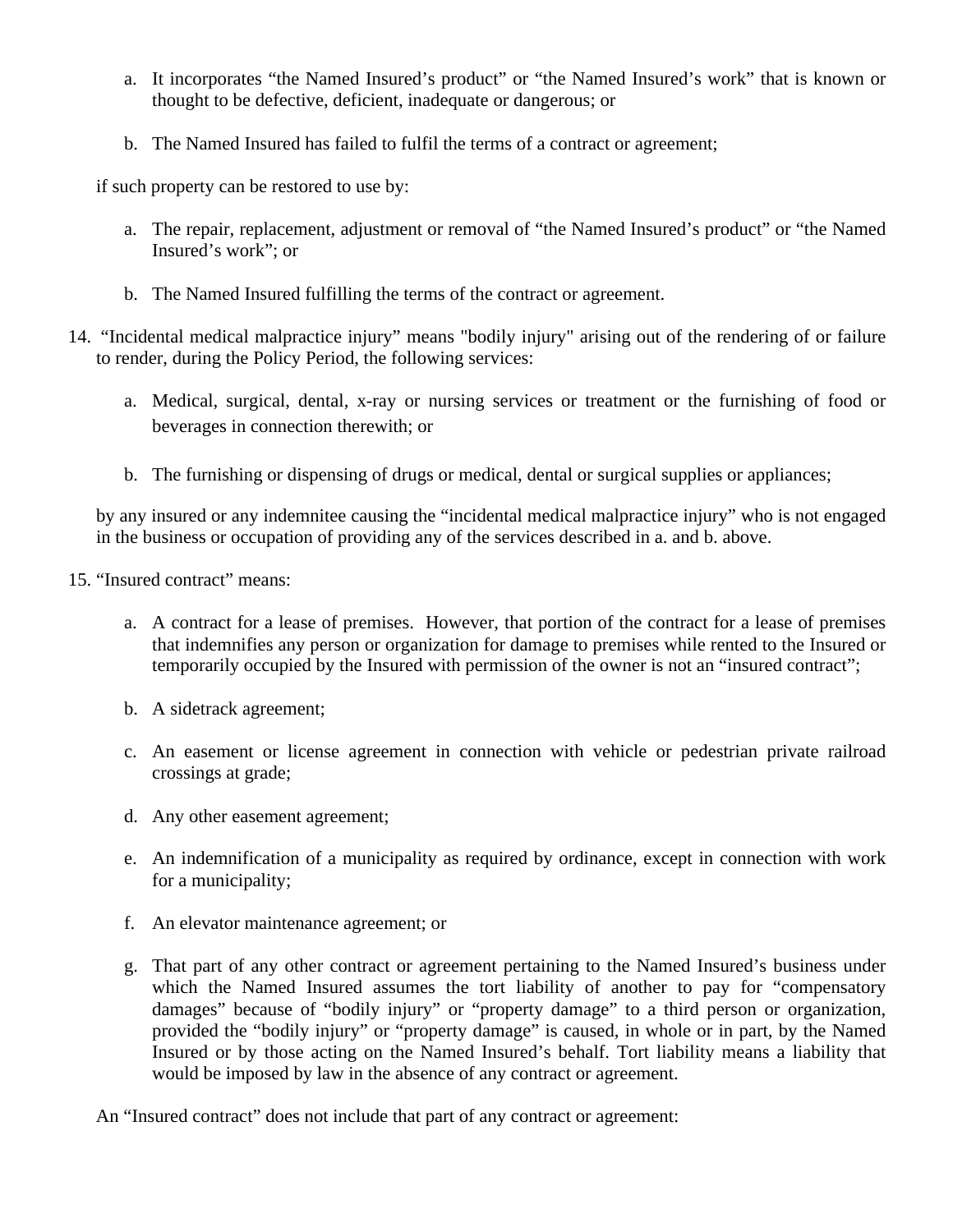- a. That indemnifies an architect, engineer or surveyor for injury or damages arising out of:
	- 1) Preparing, approving, or failing to prepare or approve, maps, shop drawings, opinions, reports, surveys, field orders, change orders or drawings and specifications; or
	- 2) Giving directions or instructions, or failing to give them, if that is the primary cause of the injury or damage;
- b. Under which the Insured, if an architect, engineer or surveyor, assumes liability for an injury or damage arising out of the Insured's rendering or failing to render "professional services", including those listed in 1) above and supervisory, inspection, architectural or engineering activities.
- 16. "Leased worker" means a person leased to the Named Insured by a labour leasing firm under an agreement between the Named Insured and the labour leasing firm, to perform duties related to the conduct of the Named Insured's business. "Leased worker" does not include a "temporary worker".
- 17. "Loading or unloading" means the handling of property:
	- a. After it is moved from the place where it is accepted for movement into or onto an "aircraft", watercraft or "automobile";
	- b. While it is in or on an "aircraft", watercraft or "automobile"; or
	- c. While it is being moved from an "aircraft", watercraft or "automobile" to the place where it is finally delivered;

but "loading or unloading" does not include the movement of property by means of a mechanical device, other than a hand truck, that is not attached to the "aircraft", watercraft or "automobile".

- 18. "Occurrence" means an accident, including continuous or repeated exposure to substantially the same general harmful conditions.
- 19. "Personal and advertising injury" means injury, including consequential "bodily injury", arising out of one or more of the following offenses:
	- a. False arrest, detention or imprisonment;
	- b. Malicious prosecution;
	- c. Wrongful entry into, wrongful eviction from, or invasion of the right of private occupancy of a room, dwelling or premises that a person occupies, committed by or on behalf of its owner, landlord or lessor;
	- d. Oral or written publication in any manner of material that slanders or libels a person or organization or disparages a person's or organization's goods, products or services;
	- e. Oral or written publication, in any manner, of material that violates a person's right of privacy;
	- f. Misappropriation of advertising ideas or styles of doing business; or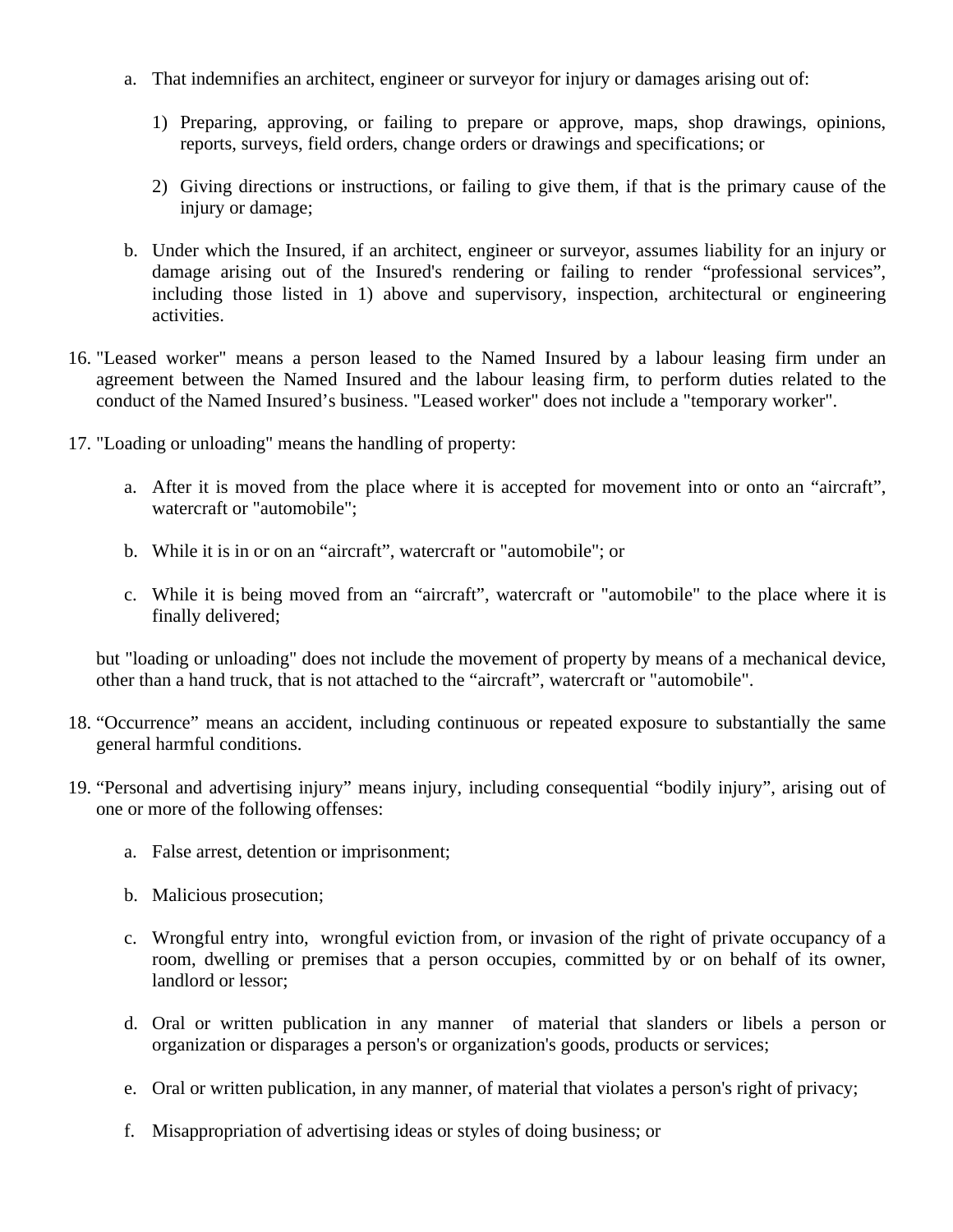- g. Infringement of copyright, title or slogan.
- 20. "Pollutants" means any solid, liquid, gaseous or thermal irritant or contaminant, including smoke, odour, vapour, soot, fumes, acid, alkalis, chemicals and waste. Waste includes materials to be recycled, reconditioned or reclaimed.
- 21. "Products-completed operations hazard":
	- a. Includes all "bodily injury" and "property damage" occurring away from premises the Named Insured owns or rents and arising out of "the Named Insured's product" or "the Named Insured's Work" except:
		- 1) Products that are still in the Named Insured's physical possession; or
		- 2) Work that has not yet been completed or abandoned. "The Named Insured's Work" will be deemed completed at the earliest of the following times:
			- a) When all of the work called for in the Named Insured's contract has been completed.
			- b) When all of the work to be done at the site has been completed if the Named Insured's contract calls for work at more than one site.
			- c) When that part of work done at a job site has been put to its intended use by any person or organization other than another contractor or subcontractor working on the same project.

Work that may need service, maintenance, correction, repair or replacement, but which is otherwise complete, will be treated as completed.

- b. Does not include "bodily injury" or "property damage" arising out of
	- 1) The existence of tools, uninstalled equipment or abandoned or unused materials; or
	- 2) The transportation of property, unless the injury or damage arises out of a condition in or on a vehicle not owned or operated by the Named Insured, and that condition was created by the "loading or unloading" of that vehicle by any Insured.
- 22. "Professional services" shall include but not be limited to:
	- a. Medical, surgical, dental, x-ray or nursing service or treatment, or the furnishing of food or beverages in connection therewith;
	- b. Any professional service or treatment conducive to health;
	- c. Professional services of a pharmacist;
	- d. The furnishing or dispensing of drugs or medical, dental or surgical supplies or appliances;
	- e. The handling or treatment of deceased human bodies including autopsies, organ donations or other procedures;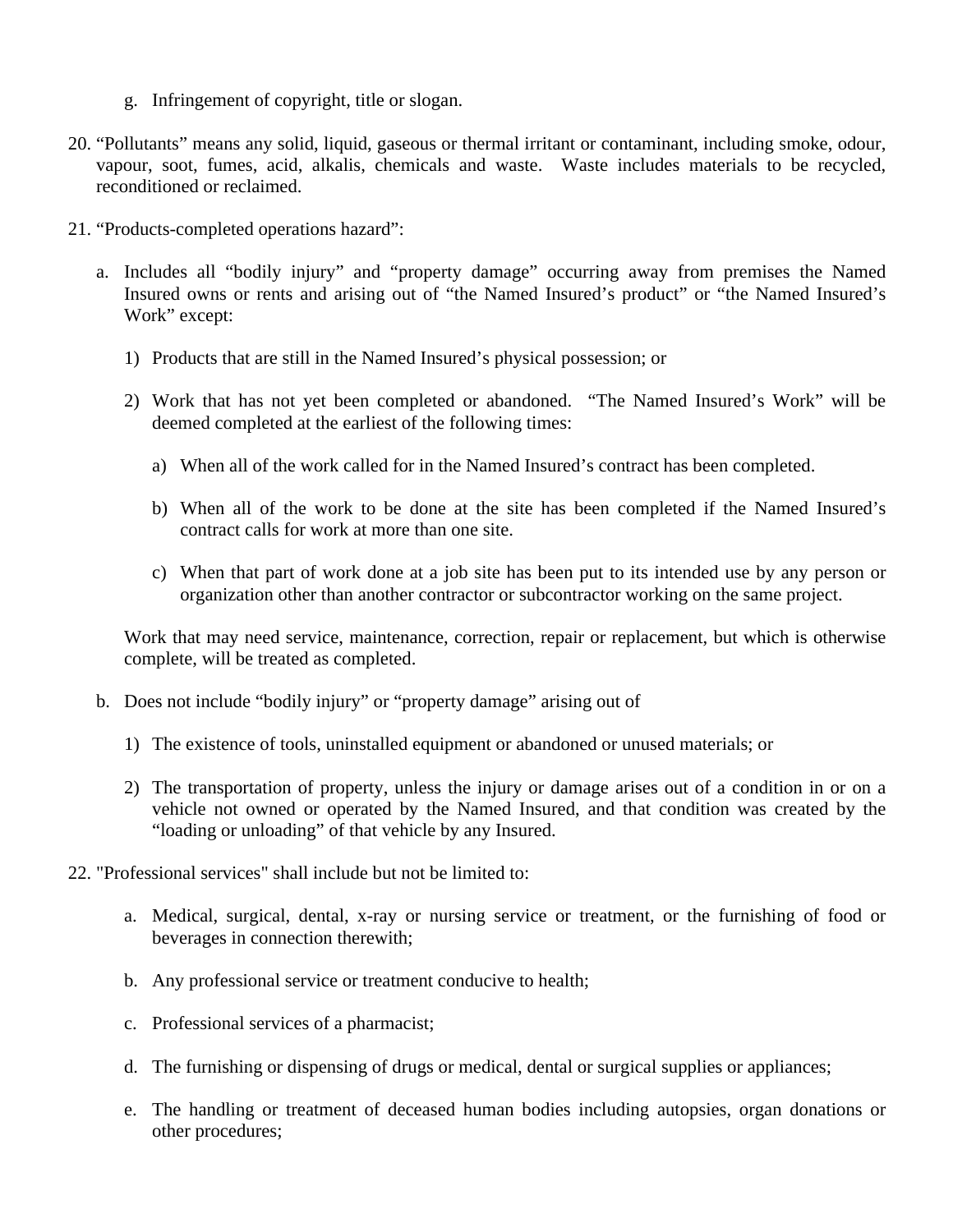- f. Any cosmetic, body piercing, tonsorial, massage, physiotherapy, chiropody, hearing aid, optical or optometrical services or treatments;
- g. The preparation or approval of maps, shop drawings, opinions, reports, surveys, field orders, change orders or drawings and specifications;
- h. Supervisory, inspection, architectural, design or engineering services;
- i. Accountant's, advertiser's, notary's (Quebec), public notary's, paralegal's, lawyer's, real estate broker's or agent's, insurance broker's or agent's, travel agent's, financial institution's, or consultant's professional advices or activities;
- j. Any computer programming or re-programming, consulting, advisory or related services; or
- k. Claim, investigation, adjustment, appraisal, survey or audit services.
- 23. "Property damage" means:
	- a. Physical injury to tangible property, including all resulting loss of use of that property; or
	- b. Loss of use of tangible property that is not physically injured.

For the purposes of this insurance, electronic data is not tangible property.

As used in this definition, electronic data means information, facts or programs stored as or on, created or used on, or transmitted to or from computer software, including systems and applications software, hard or floppy disks, CD-ROMS, tapes, drives, cells, data processing devices or any other media which are used with electronically controlled equipment.

- 24."Spores" includes, but is not limited to, any reproductive particle or microscopic fragment produced by, emitted from or arising out of any "fungi".
- 25."Temporary worker" means a person who is furnished to the Named Insured to substitute for a permanent "employee" on leave or to meet seasonal or short-term workload conditions.
- 26."Terrorism" means an ideologically motivated unlawful act or acts, including but not limited to the use of violence or force or threat of violence or force, committed by or on behalf of any group(s), organization(s) or government(s) for the purpose of influencing any government and/or instilling fear in the public or a section of the public.
- 27."The Named Insured's product" means:
	- a. Any goods or products, other than real property, manufactured, sold, handled, distributed or disposed of by:
		- 1) the Named Insured;
		- 2) Others trading under the Named Insured's name; or
		- 3) A person or organization whose business or assets the Named Insured has acquired; and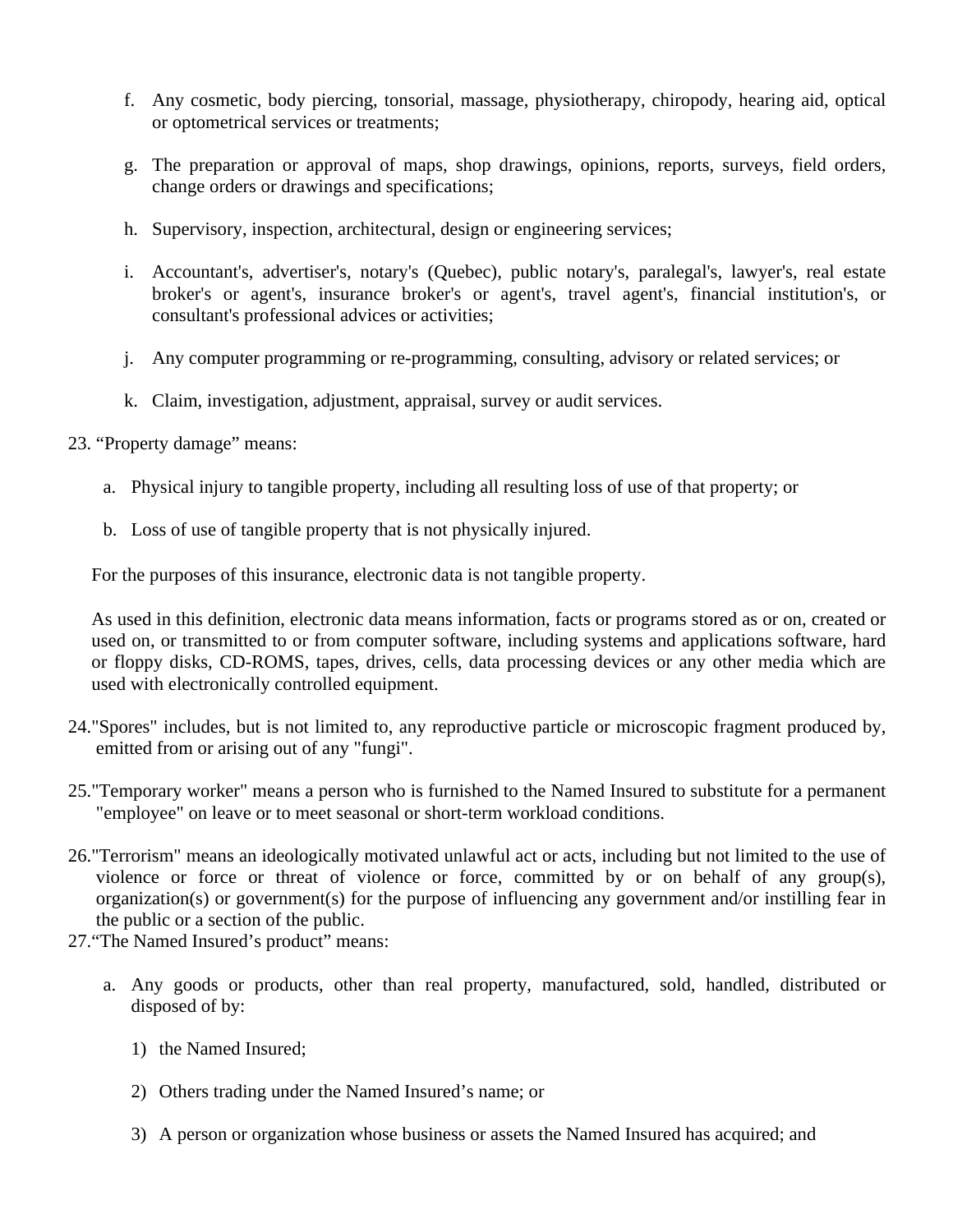b. Containers (other than vehicles), materials, parts or equipment furnished in connection with such goods or products.

"The Named Insured's product" includes warranties or representations made at any time with respect to the fitness, quality, durability or performance of the items included in a. and b. above.

"The Named Insured's product" does not include vending machines or other property rented to or located for the use of others but not sold.

28."The Named Insured's work" means:

- a. Work or operations performed by the Named Insured or on the Named Insured's behalf; and
- b. Materials, parts or equipment furnished in connection with such work or operations.

"The Named Insured's work" includes warranties or representations made at any time with respect to the fitness, quality, durability or performance of any of the items included in a. or b. above.

- 29."Volunteer worker" means a person who is not the Named Insured's "employee", and who donates his or her work and acts at the direction of and within the scope of duties determined by the Named Insured, and is not paid a fee, salary or other compensation by the Named Insured or anyone else for their work performed for the Named Insured.
- 30. Wherever used in this policy, the term "Named Insured" means the Insured named in the Declarations to which this policy is attached.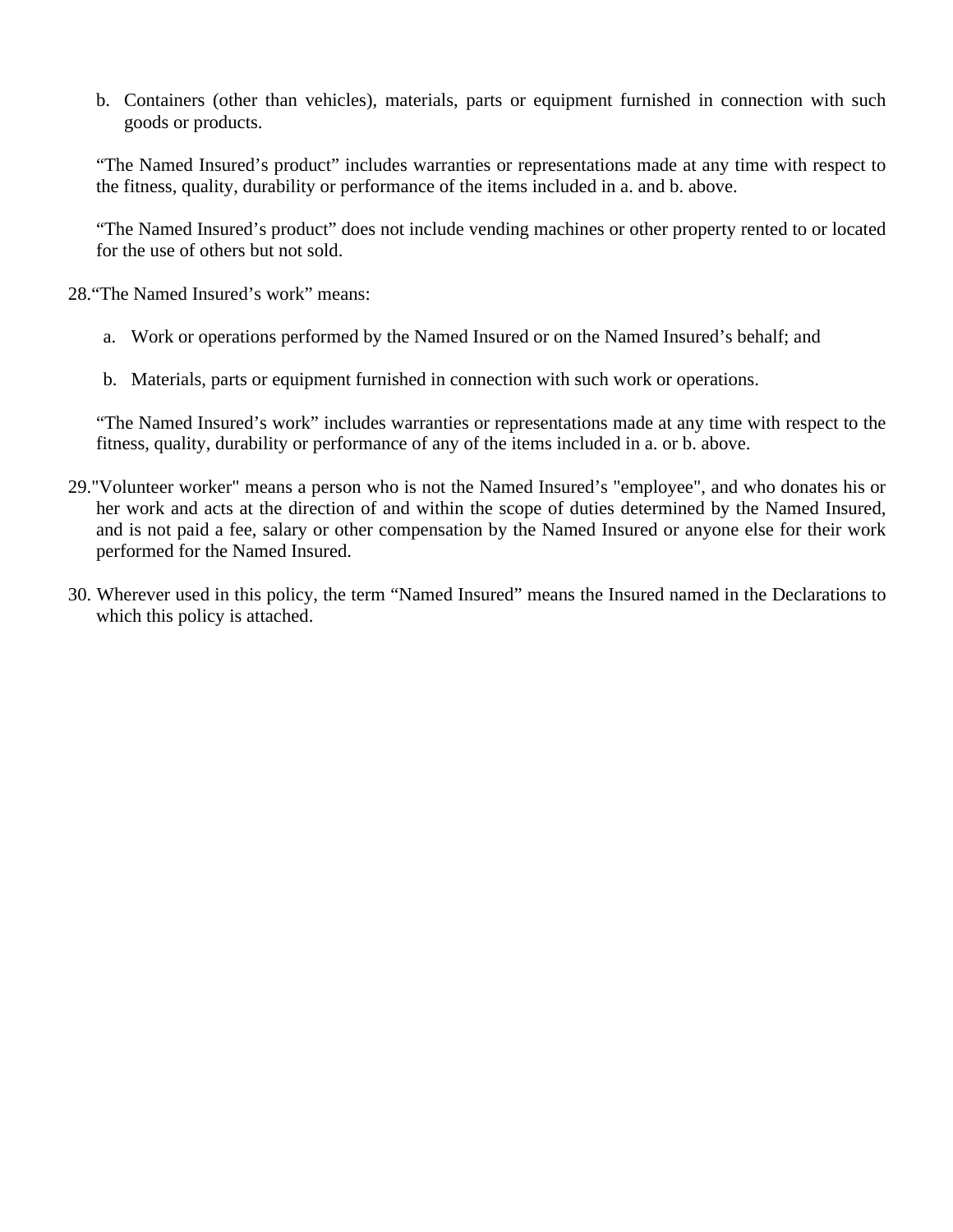

#### POLICY NUMBER: E208PR1426 **EXECUTE:** Commercial General Liability

#### **THIS ENDORSEMENT CHANGES THE POLICY. PLEASE READ IT CAREFULLY.**

#### **INCIDENTAL MALPRACTICE INJURY ENDORSEMENT (Ed02/11)**

#### **This endorsement modifies Insurance provided under the following: COMMERCIAL GENERAL LIABILITY COVERAGE PART**

| Endorsement effective: | <b>Effective Date</b>       |                             |
|------------------------|-----------------------------|-----------------------------|
|                        | at 12:01 A.M. standard time |                             |
| Named Insured:         | <b>Insured Name</b>         | Countersigned by:           |
|                        |                             |                             |
|                        |                             | (Authorized Representative) |

It is hereby understood and agreed that with respect to Part V – Definitions, 5. "Bodily Injury" is amended to include "incidental malpractice injury".

"Incidental malpractice injury" means injury arising out of the rendering of or failure to render, during the "policy period", the following services:

- 1. Medical, surgical, dental, x-ray or nursing service or treatment or the furnishing of food or beverages in connection therewith; or
- 2. The furnishing or dispensing of drugs or medical, dental or surgical supplies or appliances.

This amendment does not apply to:

- a. Expenses incurred by the Insured for first-aid to others at the time of accident;
- b. Any Insured engaged in the business or occupation of providing any of the services described under 1. and 2. above;
- c. Injury caused by an indemnitee if such indemnitee is engaged in the business or occupation of providing any of the services under 1. and 2. above.

#### **ALL OTHER TERMS AND CONDITIONS REMAIN UNCHANGED.**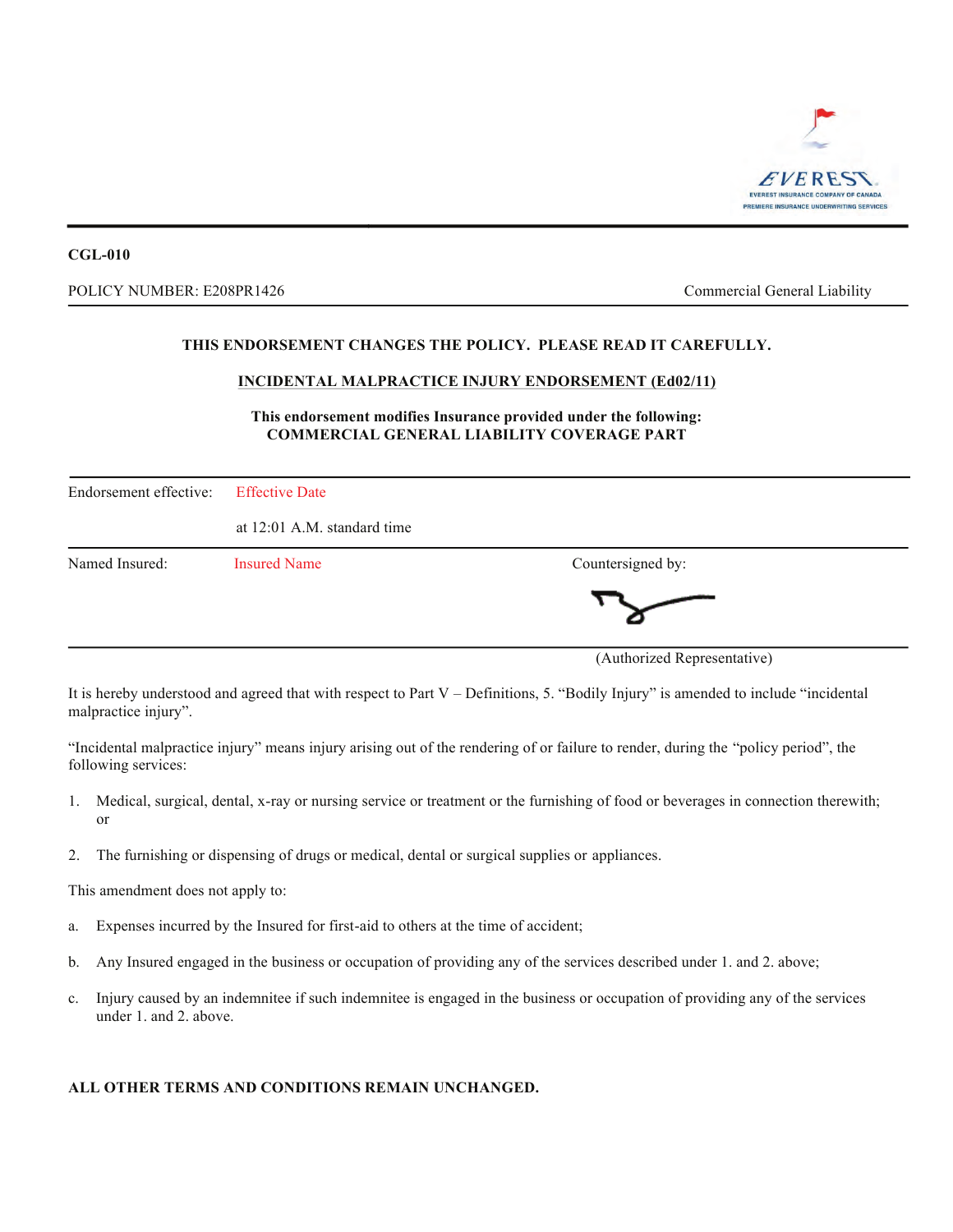

POLICY NUMBER: As Per Certificate and the commercial General Liability Commercial General Liability As Per Certificate

#### **THIS ENDORSEMENT CHANGES THE POLICY. PLEASE READ IT CAREFULLY.**

#### **ABUSE EXCLUSION (Ed02/11)**

#### **This endorsement modifies Insurance provided under the following: COMMERCIAL GENERAL LIABILITY COVERAGE PART**

| Endorsement effective: | <b>Effective Date</b>       |                             |
|------------------------|-----------------------------|-----------------------------|
|                        | at 12:01 A.M. standard time |                             |
| Named Insured:         | <b>Insured Name</b>         | Countersigned by:           |
|                        |                             |                             |
|                        |                             | (Authorized Representative) |

It is hereby understood and agreed that with respect to Coverage A – Bodily Injury and Property Damage, and Coverage B – Personal and Advertising Injury Liability, the policy does not apply to:

- a. Claims or "actions" arising directly or indirectly from "abuse" committed or alleged to have been committed by an Insured, including the transmission of disease arising out of any act of "abuse";
- b. Claims or "actions" based on the Insured's practices of "employee" hiring, acceptance of "volunteer workers" or supervision or retention of any person alleged to have committed "abuse"; or
- c. Claims or "actions" alleging knowledge by an Insured of, or failure to report, the alleged "abuse" to the appropriate authority(ies).

As used in this Endorsement:

"Abuse" means any act or threat involving molestation, harassment, corporal punishment or any other form of physical, sexual or mental abuse.

#### **ALL OTHER TERMS AND CONDITIONS REMAIN UNCHANGED.**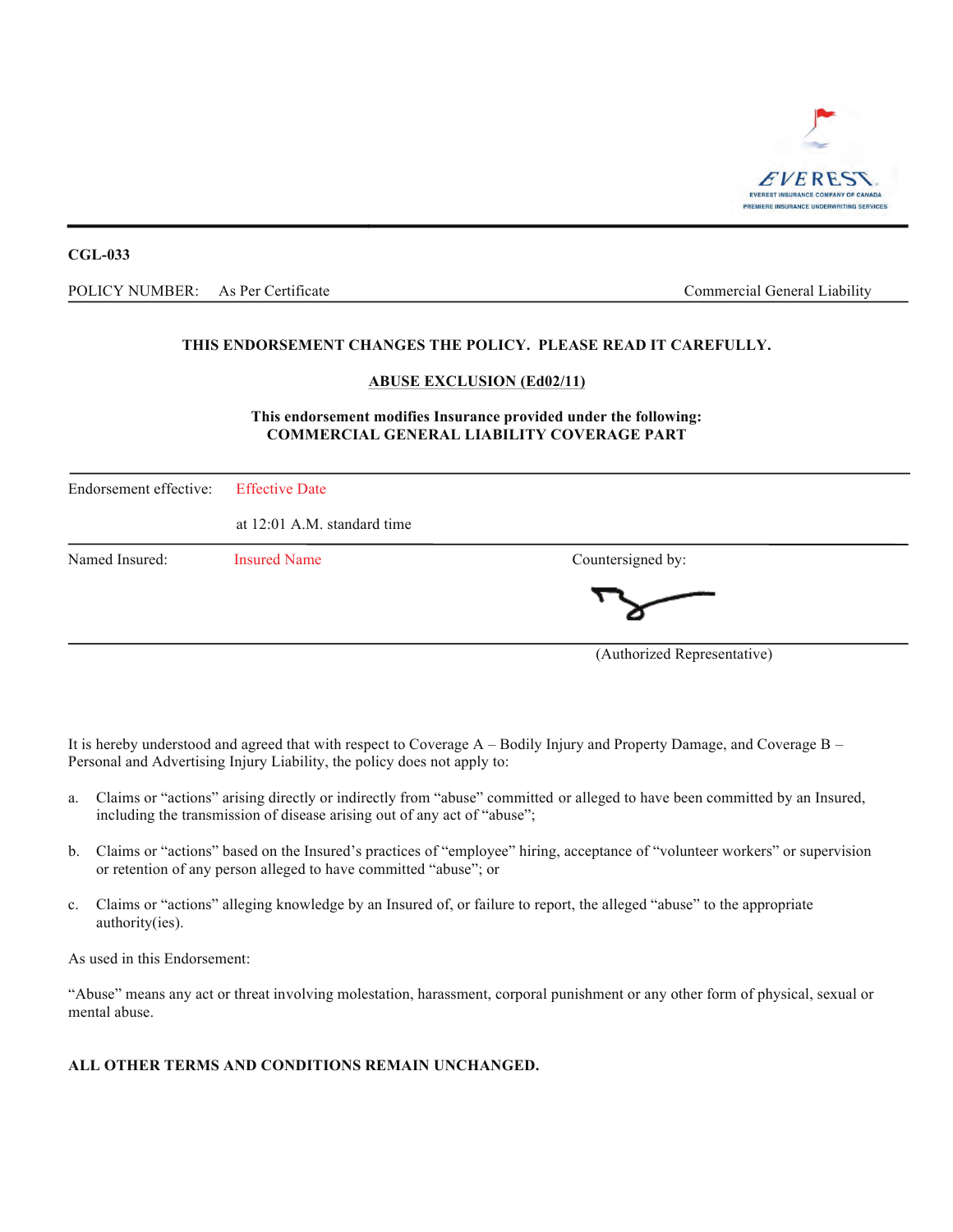

POLICY NUMBER: E208PR1426 Commercial General Liability E208PR1426

#### **THIS ENDORSEMENT CHANGES THE POLICY. PLEASE READ IT CAREFULLY.**

#### **ADDITIONAL INSURED (ED02/11)**

#### **This endorsement modifies Insurance provided under the following: COMMERCIAL GENERAL LIABILITY COVERAGE PART**

| Endorsement effective: | <b>Effective Date</b>       |                   |  |
|------------------------|-----------------------------|-------------------|--|
|                        | at 12:01 A.M. standard time |                   |  |
| Named Insured:         | <b>Insured Name</b>         | Countersigned by: |  |
|                        |                             |                   |  |

(Authorized Representative)

#### **ADDITIONAL INSUREDS:**

The unqualified word "Insured" includes the Named Insured and any interest or other entity predecessor thereto, which may exist or be hereafter acquired or constituted, over which the Named Insured may exercise control, or for which the Named Insured is responsible for arranging insurance and also includes any owner, person, firm organization, trustee, estate or governmental entity to whom or to which the Named Insured has contracted or agreed to effect insurance, by virtue of any lease, contract, agreement or similar undertaking or by the issuance or existence of a permit; but the insurance provided for such additional insured is restricted

to apply solely with respect to liability arising out of the operations of the Named Insured.

#### **FIRST NAMED INSURED:**

The First Named Insured shall be deemed the sole and irrevocable agent and/or trustee of each and every Insured under this Policy for the purpose of:

- (a) Giving to or receiving from the Insurer(s) notice of termination;
- (b) Giving instructions to or agreeing with the Insurer(s) for alterations of the Policy wording;
- (c) Making or receiving payments of premiums or adjustments of premium;
- (d) Giving to or receiving from the Insurer(s) all notice contemplated by this Policy, including notice of loss, damage or claim;
- (e) Enforcing and agreeing upon a settlement of claims.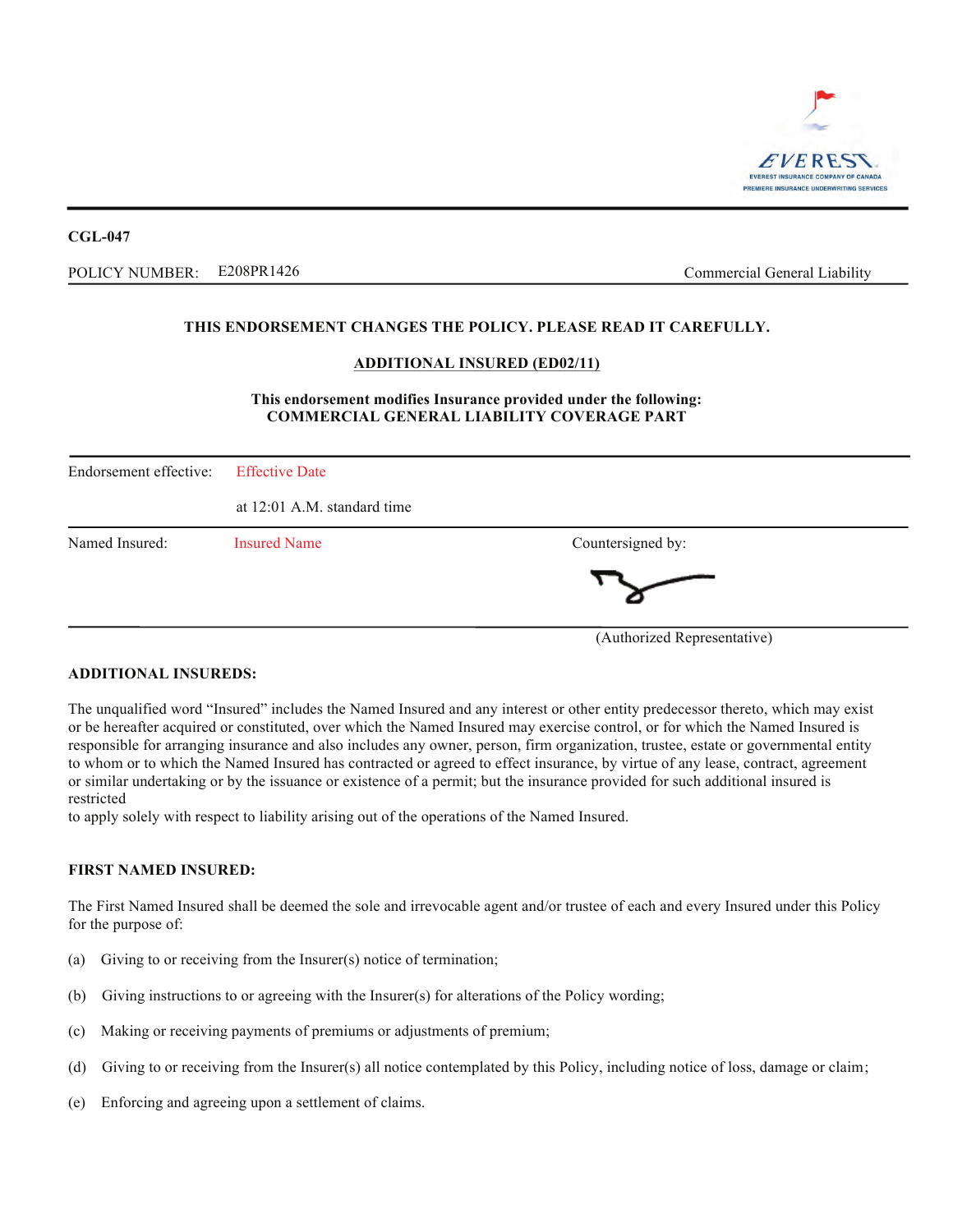

#### **WITH RESPECT TO LIABILITY POLICIES ADDITIONAL INSUREDS;**

Each of the following is an Insured under this insurance to the extent set forth below:

- a) Each person, firm corporation or government body for whom the First Named Insured has contracted to provide insurance, but only with respect to liability that arises out of the operations of the First Named Insured, and only to the extent required by such contract;
- b) Co-Owners of property or partners in the operations if the First Named Insured or Mortgagees of the First Named Insured, but only with respect of operations of the First Named Insured.
- c) Lessors of any property leased to the First Named Insured whereby the First Named Insured is obligated to provide liability insurance for the lessor in respect of the ownership, maintenance, operations or use of such leased property.

#### **ADDITIONAL INTEREST CLAUSE**

This policy is extended to include the interest of all owners, lessors, trustees, mortgagees, and/or lessees in property for which the Named Insured has agreed to provide insurance. It is agreed that said owners, lessors, trustees, mortgagees, and/or lessees shall be included as additional insureds and loss payees where applicable.

#### **ALL OTHER TERMS AND CONDITIONS REMAIN UNCHANGED.**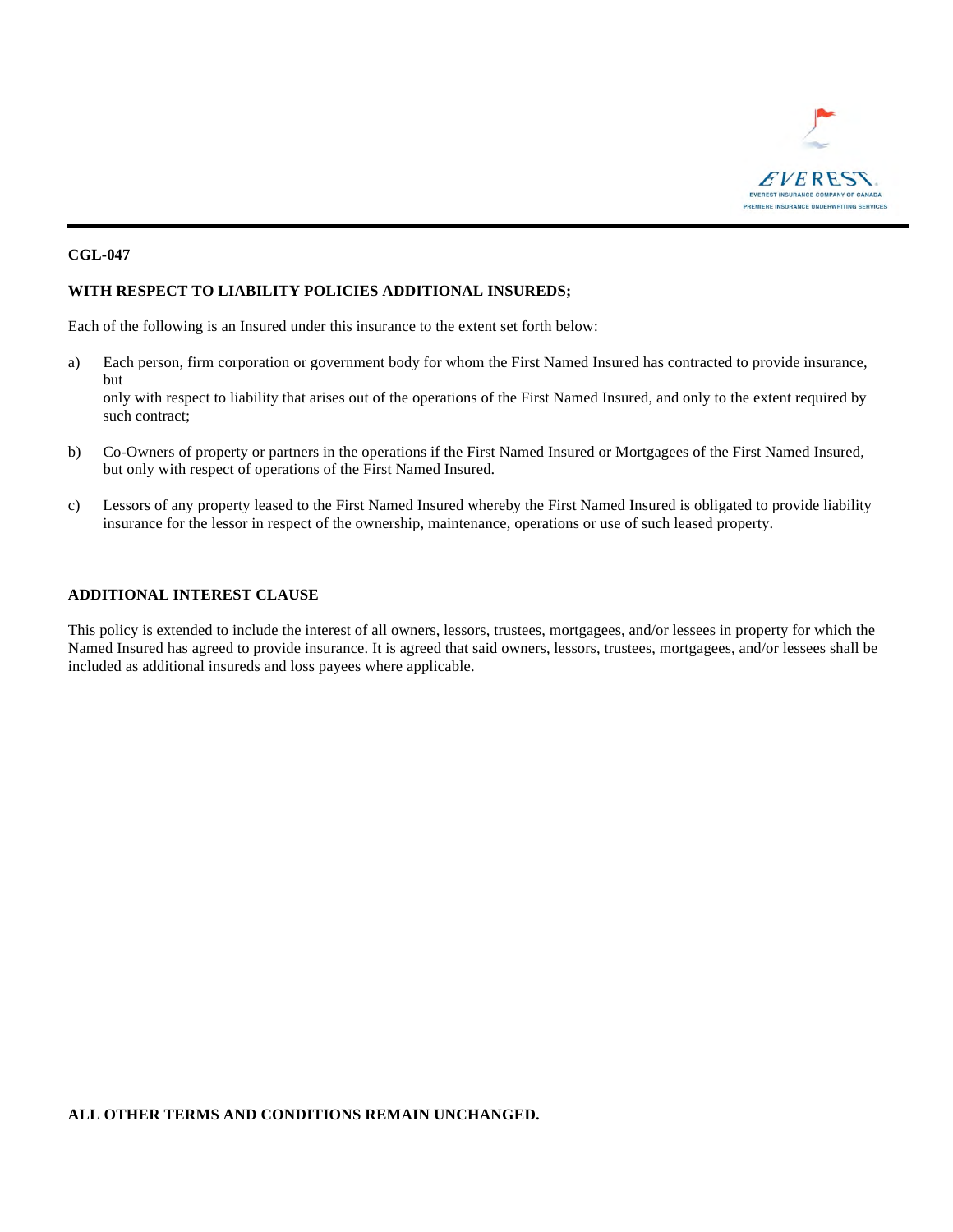

#### POLICY NUMBER: E208PR1426 **EXECUTE:** Commercial General Liability

#### **THIS ENDORSEMENT CHANGES THE POLICY. PLEASE READ IT CAREFULLY.**

#### **LIMITS OF INSURANCE - CERTIFICATES OF INSURANCE (Ed02/11)**

#### **This endorsement modifies Insurance provided under the following: COMMERCIAL GENERAL LIABILITY COVERAGE PART**

| Endorsement effective: | <b>Effective Date</b>       |                             |  |
|------------------------|-----------------------------|-----------------------------|--|
|                        | at 12:01 A.M. standard time |                             |  |
| Named Insured:         | <b>Insured Name</b>         | Countersigned by:           |  |
|                        |                             |                             |  |
|                        |                             | (Authorized Representative) |  |

This endorsement modifies insurance provided under the Commercial General Liability Form as follows:

With respect to Part III - Limits of Insurance, Clause 2, 3, 4, 5, and 6 are deleted and replaced by the following:

- 2. Subject to 3. below, the Each Occurrence Limit is the most the Insurer will pay for the sum of:
	- a. "Compensatory Damages" under Coverage A; and
	- b. Medical Expenses under Coverage C;

because of all "bodily injury" and "property damage" arising out of any one "occurrence", subject to the following additional provisions:

- a. The Each Occurrence Limit shown under this Policy shall apply as if a separate Commercial General Liability Policy has been issued for the "Certificate of Insurance" issued to the Named Insured(s) designated in the Declarations of this Policy.
- b. The Each Occurrence Limit shown on the "Certificate of Insurance" is the most the Insurer will pay in respect of the Policy Period regardless of the number of Insureds listed on each "Certificate of Insurance".
- 3. Under Coverage A, the Aggregate Limit is the most the Insurer will pay for the sum of all "compensatory damages" because of "bodily injury" and "property damage" included in the "products-completed operations hazard", subject to the following additional provisions: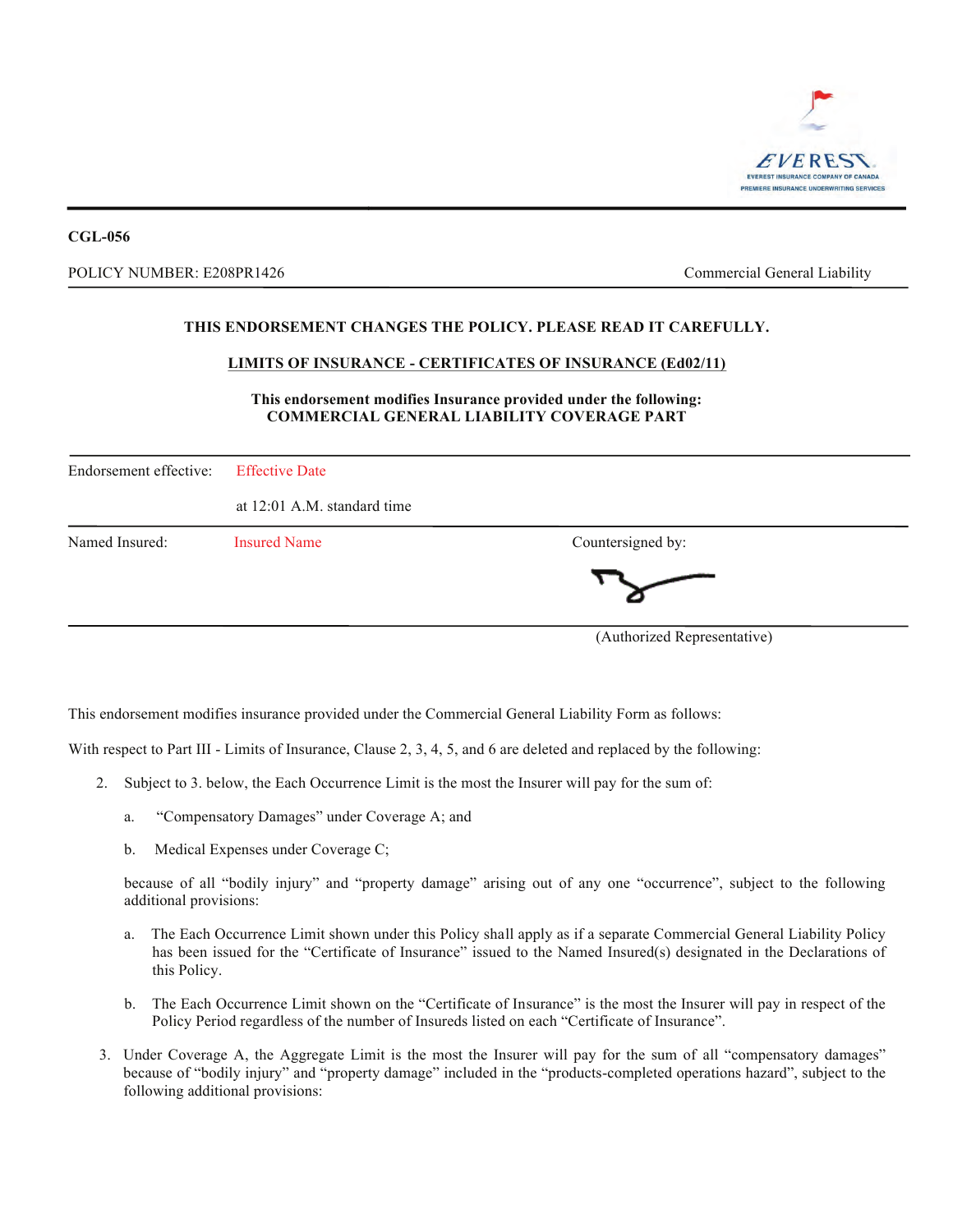

- a. The Aggregate Limit shown under this Policy shall apply as if a separate Commercial General Liability Policy has been issued for the "Certificate of Insurance" issued to the Named Insured(s) designated in the Declarations of this Policy.
- b. The Aggregate Limit shown on the "Certificate of Insurance" is the most the Insurer will pay in respect of the Policy Period regardless of the number of Insureds listed on each "Certificate of Insurance".
- 4. The Personal Injury and Advertising Injury Limit is the most the Insurer will pay under Coverage B for the sum of all "compensatory damages" because of all Personal Injury and Advertising Injury sustained by any person or organization and in the aggregate during any one policy year, subject to the following additional provisions:
	- a. The Personal Advertising Injury Limit shown under this Policy shall apply as if a separate Commercial General Liability Policy has been issued for the "Certificate of Insurance" issued to the Named Insured(s) designated in the Declarations of this Policy.
	- b. The Personal Injury and Advertising Injury Limit shown on the "Certificate of Insurance" is the most the Insurer will pay in respect of the Policy Period regardless of the number of Insureds listed on each "Certificate of Insurance".
- 5. The Tenants' Legal Liability Limit is the most the Insurer will pay under Coverage D for "compensatory damages" because of "property damage" to any one premises, subject to the following additional provisions:
	- a. The Tenants' Legal Liability Limit shown under this Policy shall apply as if a separate Commercial General Liability Policy has been issued for the "Certificate of Insurance" issued to the Named Insured(s) designated in the Declarations of this Policy.
	- b. The Tenants' Legal Liability Limit shown on the "Certificate of Insurance" is the most the Insurer will pay in respect of the Policy Period regardless of the number of Insureds listed on each "Certificate of Insurance".
- 6. Subject to 2. above, the Medical Expense Limit is the most the Insurer will pay under Coverage C for all medical expenses because of "bodily injury" sustained by any one person, subject to the following additional provisions:
	- a. The Medical Expense Limit shown under this Policy shall apply as if a separate Commercial General Liability Policy has been issued for the "Certificate of Insurance" issued to the Named Insured(s) designated in the Declarations of this Policy.
	- b. The Medical Expense Limit shown on the "Certificate of Insurance" is the most the Insurer will pay in respect of the Policy Period regardless of the number of Insureds listed on each "Certificate of Insurance".

For the purpose of this endorsement, the following definition is added to **Part V – Definitions**:

"Certificate of Insurance" means a document issued to the Named Insured(s) listed on the "Certificate of Insurance" evidencing that a separate Policy of insurance has been issued to the Named Insured(s) evidencing:

- a. That they are a Named Insured on the Policy;
- b. The coverages, limits and deductibles afforded to the Named Insured(s); and
- c. The Policy Period.

#### **ALL OTHER TERMS AND CONDITIONS REMAIN UNCHANGED.**